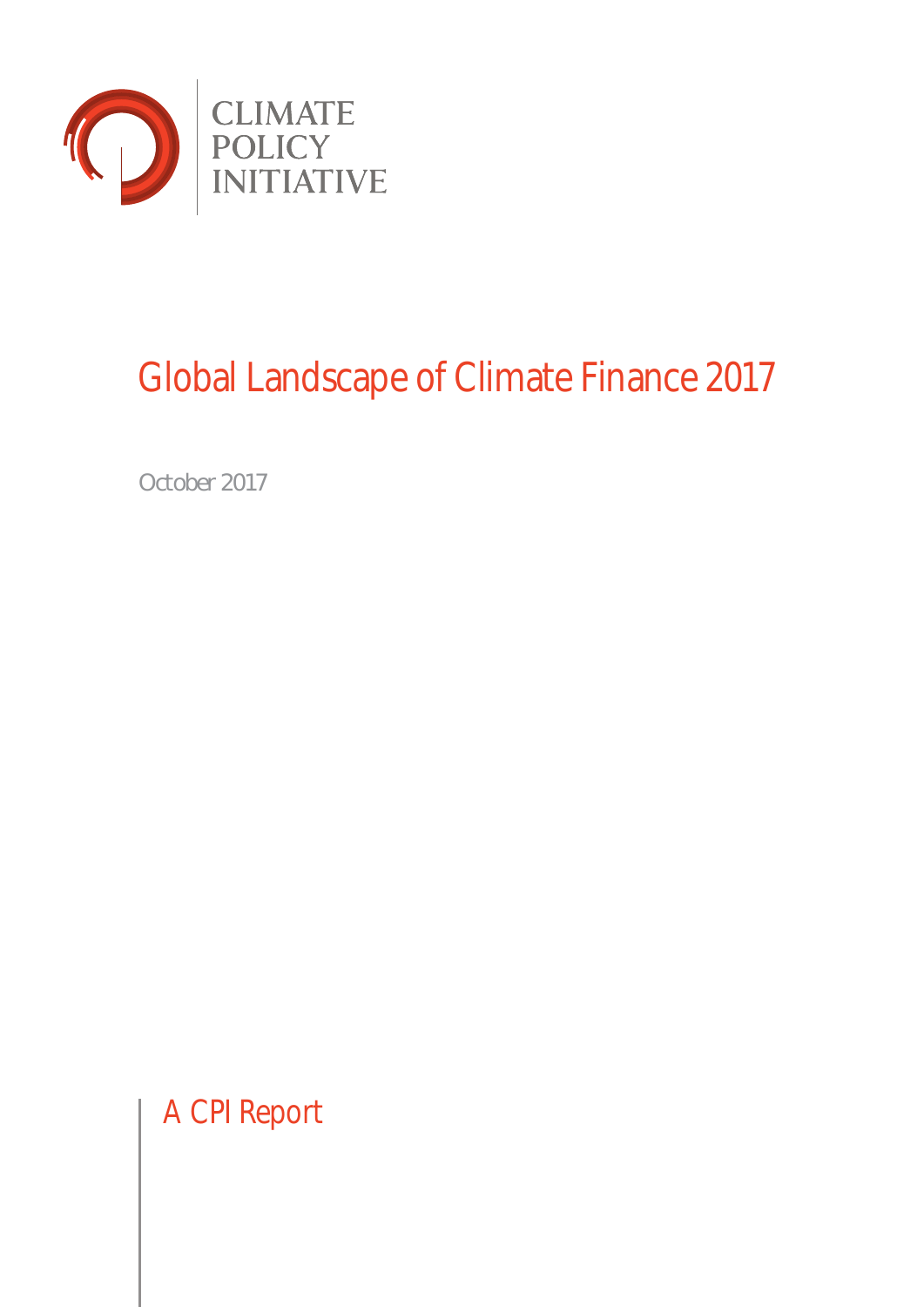### **Authors**

Barbara K. Buchner, Padraig Oliver, Xueying Wang, Cameron Carswell, Chavi Meattle, and Federico Mazza

### **Acknowledgements**

The authors wish to thank the following for their cooperation and valued contributions, including, in alphabetical order, Neil Bird, Alexis Bonnel, Carel Cronenberg, Ubaldo Elizondo, Jane Ellis, Marenglen Gjonaj, Josef Haider, Esmyra P. Javier, Martina Jung, Nanno Kleiterp, Jens Sedemund, Joe Thwaites, Sven Wabbels, Charlene Watson. Finally, the authors would like to acknowledge the contributions of David Wang, Eric Gu, Wen Hoe for support on data analysis and Jessica Brown and Angela Falconer for their advice and internal reviews. Thanks also to Amira Hankin, Elysha Davila, Caroline Dreyer, and Tim Varga for their editing, layout and graphics.

### **Descriptors**

| Sector                 | Climate Finance                                                  |                                      |
|------------------------|------------------------------------------------------------------|--------------------------------------|
| Region                 | Global                                                           |                                      |
| Keywords               | Climate Finance Flows, Private Finance, Public Finance, Tracking |                                      |
| Related CPI<br>Reports | The Global Landscape of Climate Finance 2015                     |                                      |
|                        | Global Climate Finance: An Updated View on 2013 and 2014 Flows   |                                      |
|                        | The Landscape of REDD+ Aligned Finance in Cote d'Ivoire          |                                      |
| Contact                | Padraig Oliver                                                   | padraig.oliver@cpiclimatefinance.org |
|                        | Elysha Rom-Povolo                                                | elysha@cpisf.org                     |

### **About CPI**

Climate Policy Initiative works to improve the most important energy and land use policies around the world, with a particular focus on finance. An independent organization supported in part by a grant from the Open Society Foundations, CPI works in places that provide the most potential for policy impact including Brazil, China, Europe, India, Indonesia, and the United States.

Our work helps nations grow while addressing increasingly scarce resources and climate risk. This is a complex challenge in which policy plays a crucial role.

Copyright © 2017 Climate Policy Initiative www.climatepolicyinitiative.org

All rights reserved. CPI welcomes the use of its material for noncommercial purposes, such as policy discussions or educational activities, under a Creative Commons Attribution-NonCommercial-ShareAlike 3.0 Unported License. For commercial use, please contact admin@cpisf.org.

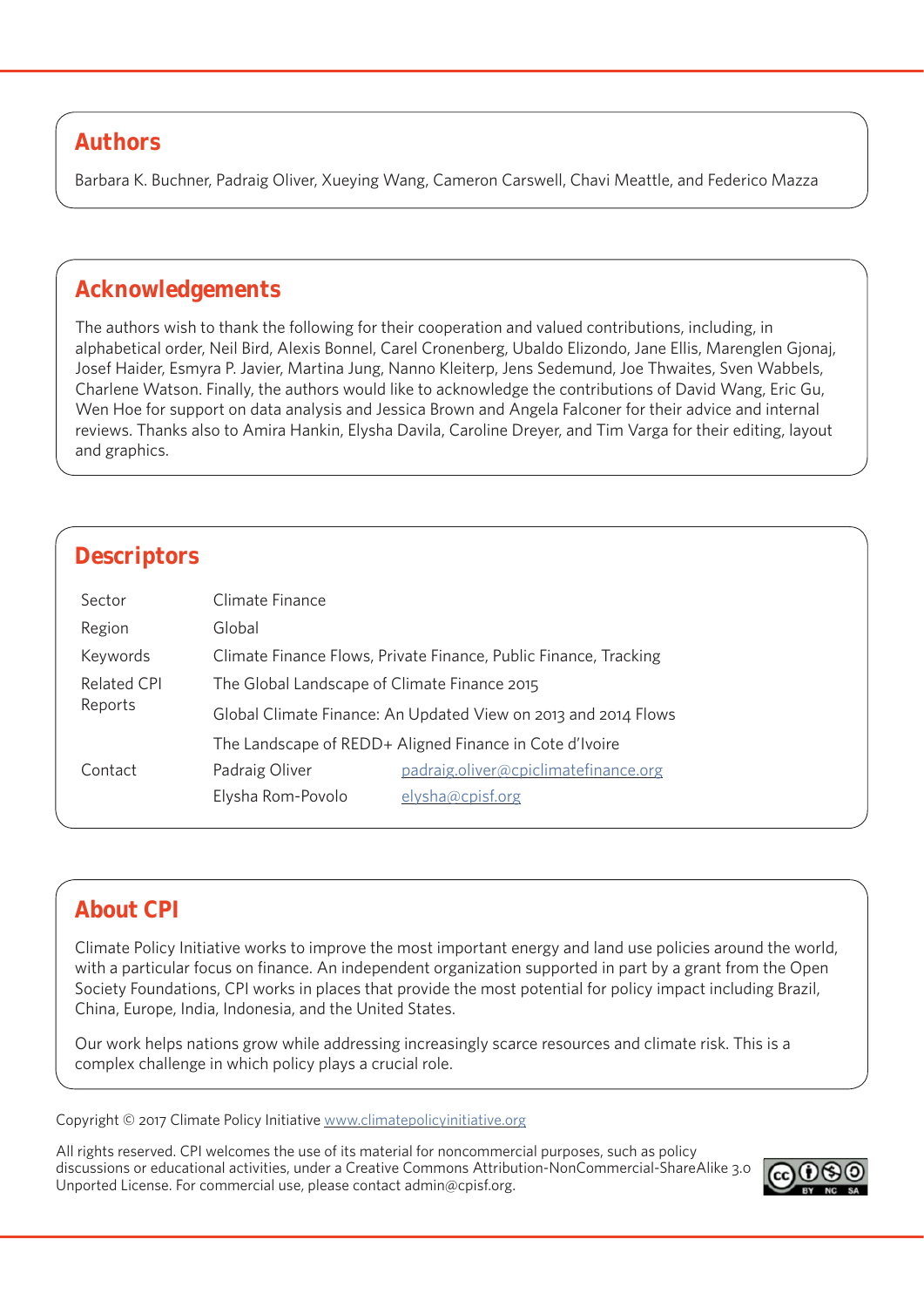### **Executive Summary**

Two years since the negotiation of the Paris Agreement, the global community faces significant challenges in mobilizing the investment required to meet the shared goal of limiting global warming to, at most, two degrees Celsius and to adapt to climate impacts. As governments focus on ways to most effectively finance the implementation of their agreed upon nationally determined contributions (NDCs), a wide range of public and private finance actors are aiming to take advantage of the strong political signal delivered by the Paris Agreement, and the numerous investment opportunities the NDCs afford.

Climate Policy Initiative's 2017 edition of the *Global Landscape of Climate Finance* updates the most comprehensive assessment of annual climate finance flows with data from 2015 and 2016, providing, for the first time, a five-year trend analysis on the how, where, and from whom finance is flowing toward low-carbon and climate-resilient actions globally in order to identify trends, gaps, and opportunities to scale up investment. As with previous reports, the figures identified in this Landscape represent overall global finance flows and should be compared with estimates of total investment needed consistent with the goal of limiting global temperature rise to below 2 degrees Celsius.

> *Global climate finance flows surged to \$437 billion in 2015, before falling 12% to \$383 billion in 2016.*

Figure 1: Breakdown of global climate finance by public and private actors 2012-2016 (\$bn)



Our findings indicate:

- Climate finance flows reached a record high of \$437 billion dollars in 2015, followed by a 12% drop in 2016 to \$383 billion, although still higher than flows in 2012 and 2013.<sup>1</sup> Taking into account annual fluctuations, the average flows across 2015/2016 were 12% higher than during 2013/2014.
- The record in 2015 was driven by a surge in private renewable investments, particularly in China, and in rooftop solar power in the U.S. and Japan.
- The decrease in 2016 was due to a combination of both falling technology costs and lower capacity additions in some countries. Technology costs decreased an average of 10% between 2015 and 2016, with particular decreases from solar. At the same time, new capacity additions slowed down in China, which saw a scheduled phase-down in revenue support for wind projects and a greater emphasis on grid integration for existing capacity.
- Annual solar rooftop photovoltaic (PV) and onshore wind capacity additions and investment are on track to meet their share of the 2°C goal, according to the International Energy Agency scenario, and investments in these technologies outpaced fossil fuel power investments by over 100% (IEA 2017c, 2016b).2 However, a broader scale up of investments across all sectors of the economy is needed. For the energy sector, including energy use in power, transportation, and buildings, the needs total over \$1 trillion per year through 2050. Even more is needed in agriculture, forestry, water, and waste to enable a low-carbon transition, while adaptation finance needs are also pressing in order to minimize the costs of climate impacts that are already locked in.
- Part of this scale up in climate finance may be based on the shift of existing investments in traditional fossil fuel activities towards climatecompatible activities. Total upstream and downstream fossil fuel investment in 2016 of \$825 billion indicates that significant potentially

All figures are in nominal US Dollars unless otherwise specified

<sup>2</sup> It should be noted that the IEA scenario represents an estimate of a 50% chance of avoiding a global 2 °C temperature rise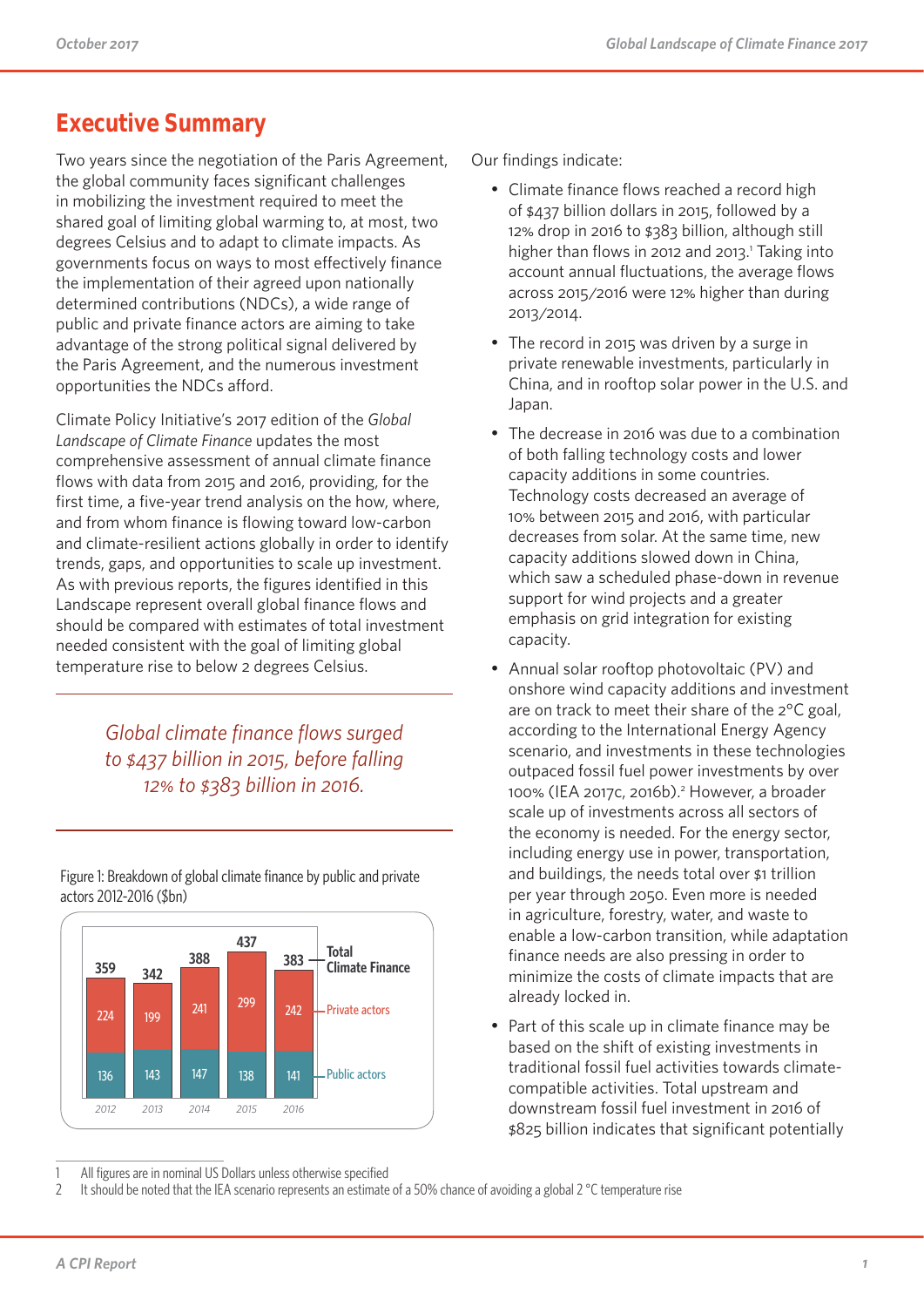stranded investments could be reallocated to meet low-carbon investment needs (IEA 2017a).

- Within public sources of finance, development finance institutions (DFIs) continue to raise, manage, and distribute the largest share of public finance. National DFIs have reduced commitments by 13% over 2015/2016 compared to 2013/2014, partially due to economic volatility in some emerging markets. Multilateral and bilateral DFIs continue to make strong progress in scaling up climate finance lending in line with their internal institutional 2020 targets. Multilateral DFIs are already over three-quarters of the way to meeting their 2020 targets. They are also joined by new institutions to the landscape, such as the Green Climate Fund, as well as other emerging market-led institutions, such as the Asian Infrastructure Investment Bank and the New Development Bank, providing a combined \$2.5 billion of new flows in 2016.
- Although adaptation finance has dropped from 18% to 16% of public finance flows due to the reduction in national DFI flows, multilateral DFIs have provided 29% more on average during 2015/2016 over 2014. These figures continue to represent a partial and uncertain estimate as it is affected by the different accounting approaches used for tracking finance, particularly among national DFIS, and tracking gaps for domestic budgets and private investment.
- While finance remains far below estimates of what is needed, there are several ongoing positive trends that may affect the outlook for scaling up climate finance going forward:
	- » NDC plans being elaborated upon to give clarity to potential investment opportunities
	- » Greening existing public finance flows
	- » Industry-wide discussions on use of climaterelated financial risk disclosures and reporting
	- » Greater use of new and innovative blended finance vehicles
- However, there are also several risks to maintaining progress. In particular, the U.S.' announcement of withdrawal from the Paris Agreement and continued economic volatility in major emerging markets such as Brazil and Russia represent challenges.

While *Landscape 2017* presents the most comprehensive information available about which sources and financial instruments are driving investments, and how much climate finance is flowing globally, it does not capture potentially greater flows due to methodological issues related to data coverage and data limitations, in particular, domestic government expenditure on climate finance, and private investments in energy efficiency, transport, land use, and adaptation.

| <b>Table of Contents</b>                                                                                                                                                                                                                                                                                                                           |    |
|----------------------------------------------------------------------------------------------------------------------------------------------------------------------------------------------------------------------------------------------------------------------------------------------------------------------------------------------------|----|
| Sources and Intermediaries<br>Public finance<br>Private finance                                                                                                                                                                                                                                                                                    | 4  |
| Instruments                                                                                                                                                                                                                                                                                                                                        | 8  |
| Recipients.                                                                                                                                                                                                                                                                                                                                        | 9  |
| <b>Sectors</b><br>Mitigation<br>Adaptation                                                                                                                                                                                                                                                                                                         | 10 |
| Geographic Flows                                                                                                                                                                                                                                                                                                                                   | 13 |
| Outlook on Scaling Up Climate Finance<br>Governments responding to needs for long-term transition<br>Financial system action<br>Greening existing public flows and redirecting potentially stranded capital<br>Growth in blended finance vehicles to attract institutional investment<br>The other next step: improving tracking and data coverage | 14 |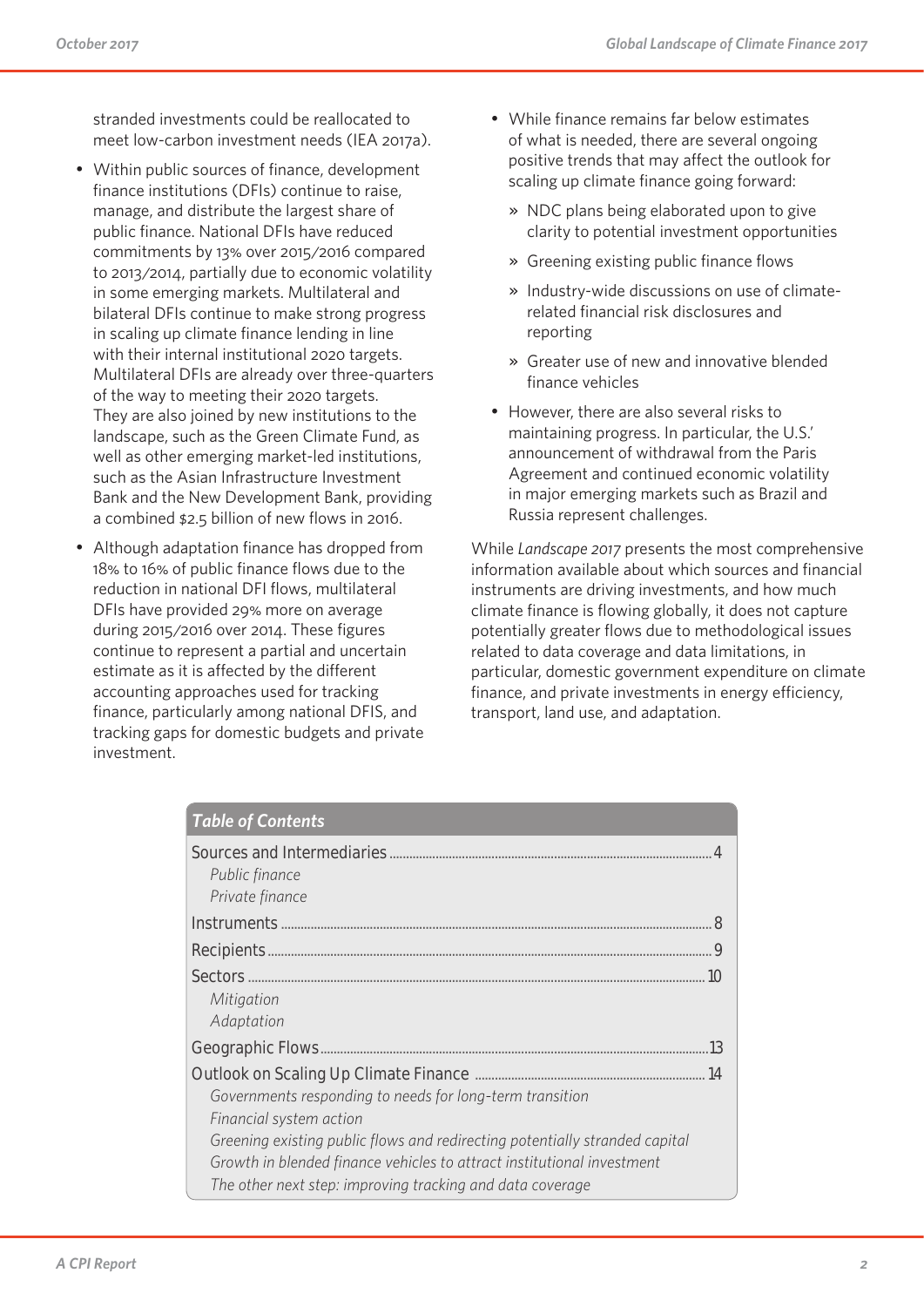# *LANDSCAPE OF CLIMATE FINANCE IN 2015/2016* BN USD ANNUAL AVERAGE *410* LANDSCAPE OF CLIMATE FINANCE IN 2015/2016

Global climate finance flows along their life cycle in 2015 and 2016. Values are average of two years' data, in USD billions. *Global climate finance flows along their life cycle in 2015 and 2016. Values are average of two years' data, in USD billions.*

## SOURCES AND INTERMEDIARIES **SOURCES AND INTERMEDIARIES**

intermediaries of capital for climate finance? *intermediaries of capital for climate finance?* Which type of organizations are sources or *Which type of organizations are sources or* 

### **INSTRUMENTS**

instruments are used? What mix of financial *What mix of financial instruments are used?*

# **INSTRUMENTS USES RECIPIENTS RECIPIENTS**

Does climate finance go through *Does climate finance go through*  public or private channels? *public or private channels?*

### activities are financed? *activities are financed?* What types of *What types of*  **USES**

CLINATE<br>POLICY<br>INITIATIVE

**410 ANUAL** 



PUBLIC<br>MONEY

KEY

PRIVATE<br>MONEY

PUBLIC FINANCIAL INTERMEDIARIES

*KEY* FINANCE FOR INVESTORS & LENDERS

PUBLIC FINANCIAL<br>INTERMEDIARIES

PRIVATE FINANCIAL

**RIVATE FINANCIAL INTERMEDIARIES** 

FINANCE FOR INVESTORS & LENDERS

INTERMEDIARIES NE: NOT ESTIMATED

NE: NOT ESTIMATED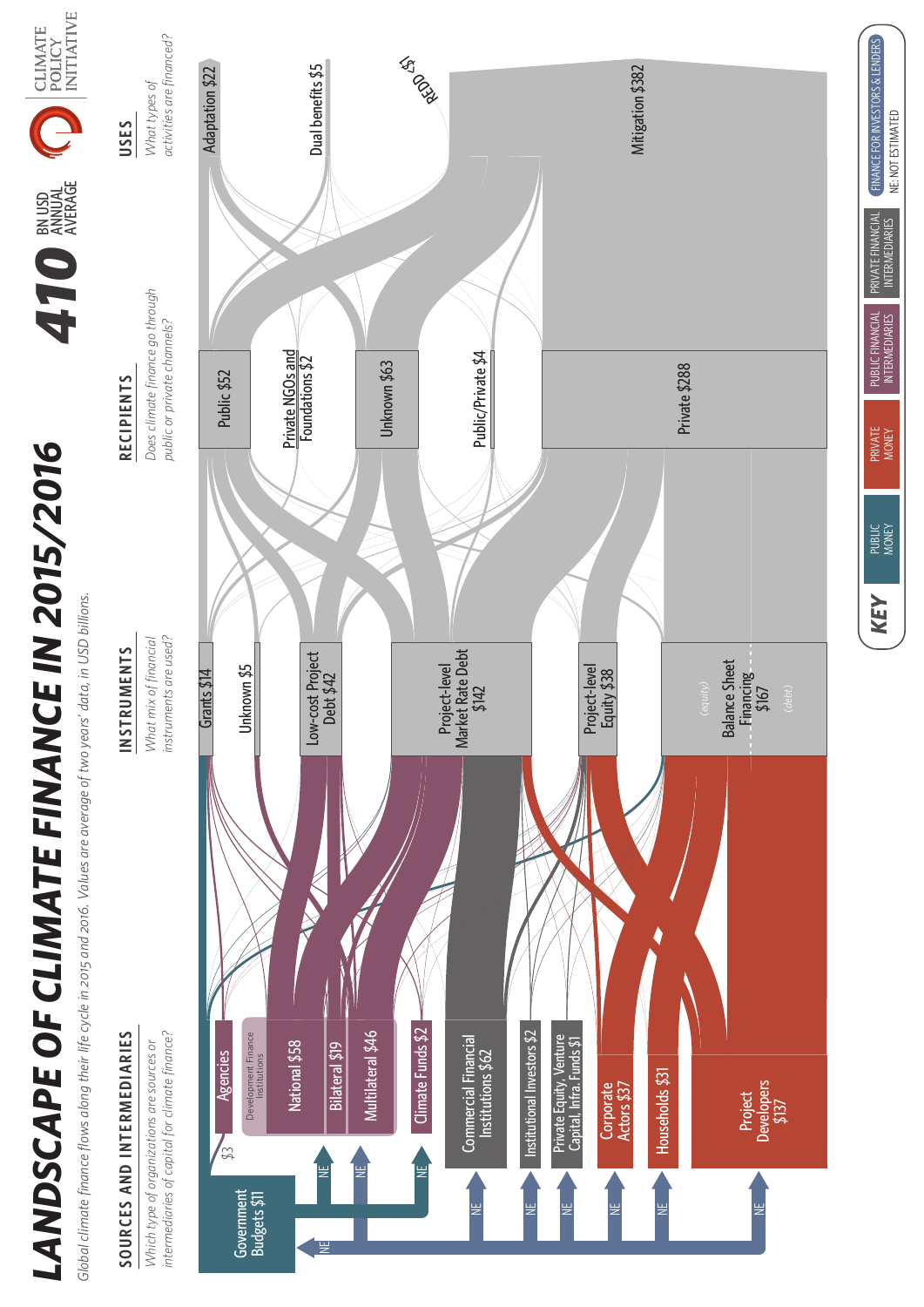### **1.1 Sources and Intermediaries**

### **1.1.1 PUBLIC FINANCE**

*In 2015 and 2016, public finance actors and intermediaries committed an average of \$139 billion/year or 34% of total climate finance flows.*

Public climate finance providers include donor governments and their agencies, multilateral climate funds, and development finance institutions (DFIs). Their percentage contribution in the total climate finance dropped from 40% in the 2013/2014 period to 34% in the 2015/2016 period, due to the increase of investments from private finance actors and relatively less finance flowing from national DFIs.3

**In 2015 and 2016, DFIs accounted for the majority of public flows contributing, on average, \$124 billion**  annually, or 89% of the total public finance.<sup>4</sup> In anticipation of the Paris Agreement, six multilateral DFIs committed to targets to scale up climate finance, ranging between 25-40% of total business by 2020 (MDBs 2016). In 2016, all but one of the institutions were on track to meet their 2020 annual target. In aggregate, the multilateral DFI flows in 2016 were at 78% of their annual targets to be met by 2020.

Recent additions to the list of multilateral financial institutions are the Asian Infrastructure Investment Bank and the New Development Bank. The Asian Infrastructure Investment Bank, which began operations in 2016, was founded to address the infrastructure financing gap in Asia. Its contribution to the renewable energy sector was \$465 million in 2016. The New Development Bank, sometimes referred to as the BRICS bank, made contributions amounting to \$511 million in 2016. This number is likely to increase in the coming years as the Bank intends to earmark 60% of its total lending to renewable energy projects.<sup>5</sup>

Although flows from bilateral DFIs fluctuated across the years, the average over 2015/2016 saw an increase of \$2 billion/year compared to 2013/2014. National DFIs saw a gradual decrease in flows over the years from \$70 billion in 2013 to \$56 billion in 2016, corresponding to a decrease in the National DFI share of overall public flows from 46% in 2013 to 40% in 2016. This may be related to the fact that National DFIs in emerging markets have witnessed sharp downturns of up to 50% in climate finance lending due to economic volatility, including currency devaluations. However, still, across all national, bilateral, and multilateral DFIs, we estimate that the percentage of new commitments targeted towards climate finance has increased from 26% on average in 2014 to 28% for both 2015 and 2016.

**In 2016, multilateral climate funds approved a record amount of climate finance grants and loans, at \$2.45 billion, 40% up from 2015.** This surge is mainly due to the Green Climate Fund (GCF), established in 2015. In its first full year of operation, the GCF commitments accounted for 54% of the total flows from climate funds (see box 1).



Figure 2: Sources and intermediaries of public climate finance

Source: OECD 2017; ODI 2017; CPI analysis

<sup>3</sup> Data is taken from most recent available year. For those with missing 2016 data we have assumed same amount as in 2015.

<sup>4</sup> We classify DFI flows as: Multilateral, where public finance institutions have multiple countries as shareholders and finance flows internationally; Bilateral, where there is single country ownership of the public finance institution and finance flows internationally; National, where there is single country ownership of the public finance institution and finance is directed domestically.

<sup>5</sup> See New Development Bank website: http://www.ndb.int/president desk/ndb-president-60-funding-will-renewables/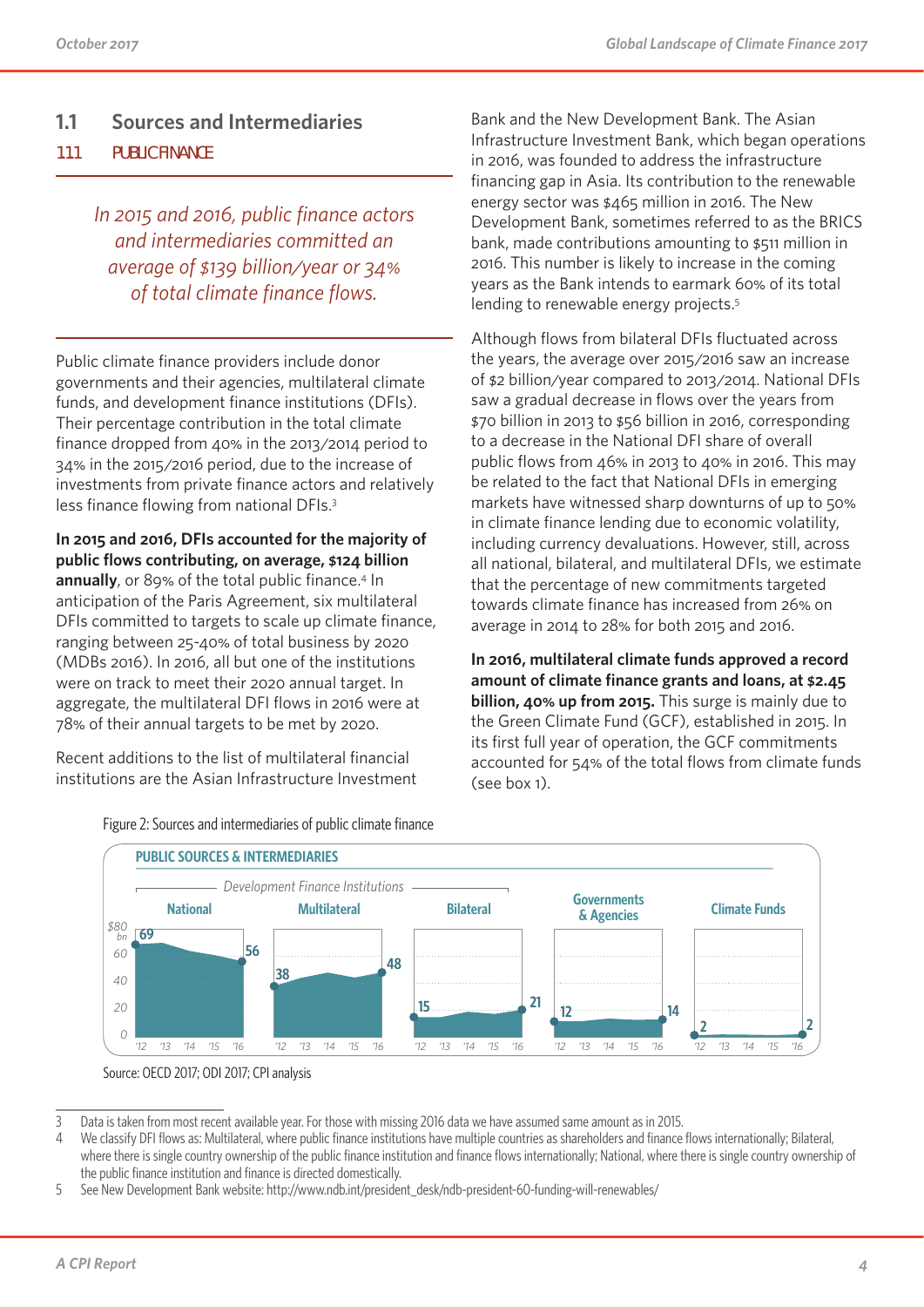**At approximately 10% of overall public flows, international finance from donor governments and their agencies to developing countries stayed constant throughout 2014-2016 at \$14 billion.**<sup>6</sup> U.S. federal agencies accounted for \$2 billion of climate finance in 2015, which may be under threat should proposed

policy take effect. As with previous reports, the figures identified in the *Landscape 2017* should not be confused with amounts that may count towards the \$100 billion per year developed countries committed to mobilize in the Copenhagen Accord, and reaffirmed in Paris, to assist developing countries.

### **Box 1: Was there a 'Paris effect' in mobilizing climate finance?**

The 2015 record-high in mobilizing total climate finance at first glance suggests a correlation with the momentum associated with COP21 and the lead up to the Paris Agreement. However, under the surface, the story is more complicated.

The increase in overall finance in 2015 was not due to a major scale up of public finance, (despite a small increase in grants provided as official development assistance), but rather due to an increase in private finance, as falling renewable costs and continued strong policy environments led to record investments (see section 1.1.2). Additionally, there was, in fact, an overall decline in public finance in 2015, however, this reflects regular annual fluctuations in flows from multilateral and bilateral DFIs – the annual average across 2013/2014 and 2015/2016 remain roughly the same.

That said, there were some signals that momentum in 2015 may have made a small difference, and may make a larger difference ahead:

- The private finance data show noted increases in direct investment by institutional investors and increased lending by commercial banks, which may have been mobilized through the various investor engagement initiatives organized through conveners such as UNEP, the Principles for Responsible Investment, and the Global Investor Coalition on Climate Change.
- Forty three governments committed \$10.3 billion to the Green Climate Fund before the end of 2015, and, as a result, 54 projects have been financed for a total of \$2.6 billion by October 2017, replacing much needed low-cost or risk-taking capital as other climate funds come to a close. Still, the U.S. has since announced, along with its intention to withdraw from the Paris Agreement, that it will not commit the remaining \$2 billion of its \$3 billion pledge to the Green Climate Fund, thus dropping overall pledges to the Fund to \$8.3 billion.

Overall, while it is difficult to clearly determine a "Paris effect" on financial flows, it's worth recognizing that public finance commitments often take years to translate into investments due to lengthy budget approval processes, board deliberations, project proposal cycles, etc. Thus, public finance may increase in the coming years as the public investment cycles catch up with the stated commitments made prior to the Agreement. Moreover, many of the political commitments made before and during negotiations were in the context of 2020 targets, thus there may be significant growth from some donors and public finance institutions in the coming years.

<sup>6</sup> This is partly explained by 2016 data for government and agencies is as yet unavailable.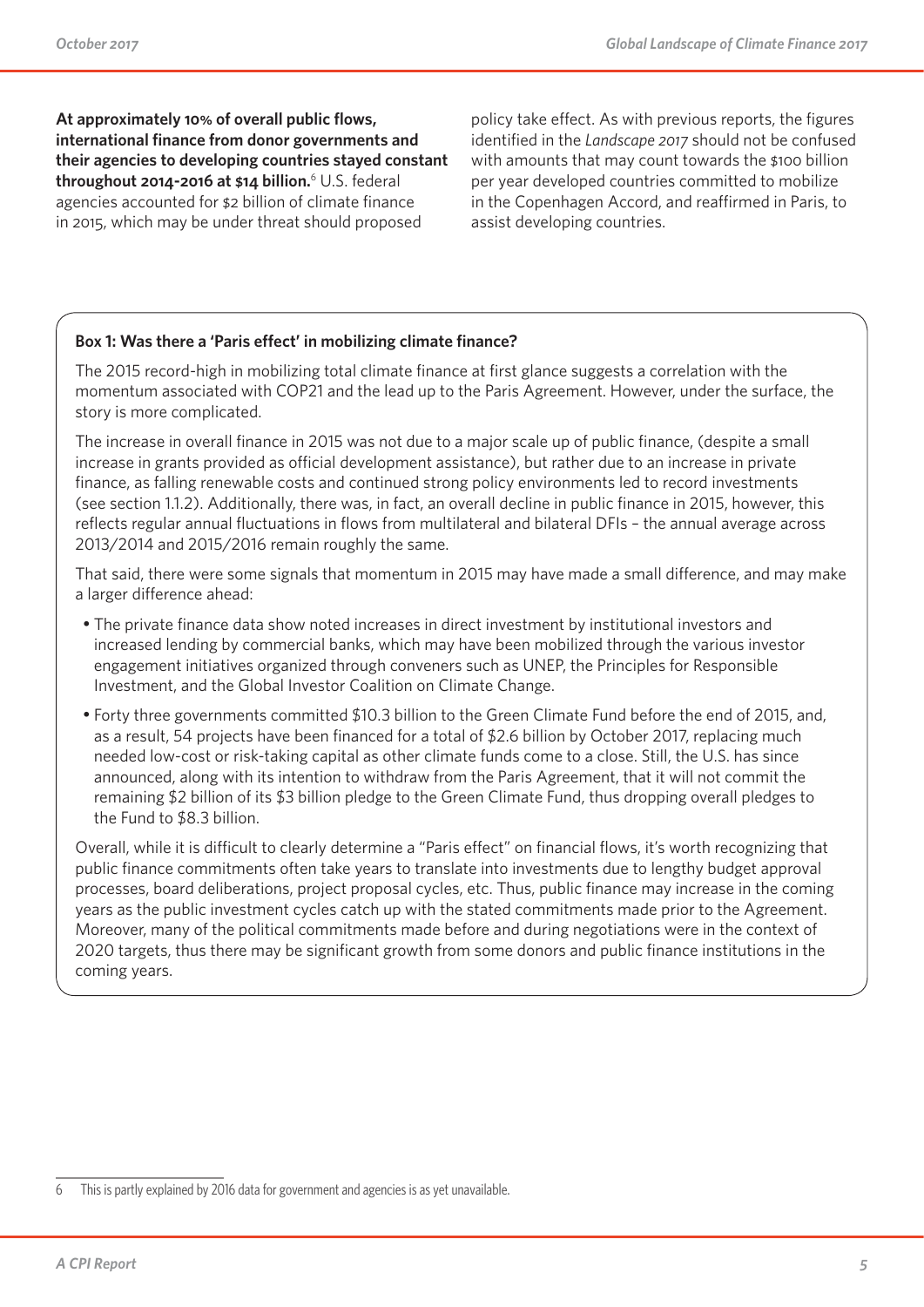### **1.1.2 PRIVATE FINANCE**

*Private climate finance averaged \$270 billion/year during 2015 and 2016, which was 23% higher than the annual average in 2013/2014. A record high of \$299 billion was recorded in 2015, followed by a 19% decline in 2016, though 2016 was still higher than the years prior to 2015.* 

Private finance flows in this Landscape include financial commitments by corporations and project developers implementing new renewable energy projects, commercial bank project lending, institutional investors' direct infrastructure investment, and households investing savings.

**Project developers are consistently driving the largest volume of private finance**, accounting for \$148 billion of finance in 2015 and \$125 billion in 2016. Developers in China, the U.K., and the U.S. were most active in sourcing finance for projects in their own countries.

Figure 3: Sources and intermediaries of private climate finance

Corporations and households consistently account for 10-15% of total private finance flows. U.S. and Japanese households and corporations were particularly active in the rooftop solar photovoltaic (PV) market in 2016 and 2015. At \$9.6 billion, U.S. households increased rooftop solar PV investment by 21% in 2015 and now represent 31% of the total market. Japanese corporations invested \$23 billion in solar PV installations in 2015, however, investment declined to \$7 billion in 2016.7 Commercial finance institutions have also taken a larger role. The share of more traditional lenders in the climate financing mix signals a maturing technology market in some areas

The Landscape looks at project-level, primary financing data to capture new money targeting climate-specific outcomes and excludes activities that are more typical for institutional investors, such as re-financing or investments into project developers. It therefore may err toward minimizing the role of institutional investors and infrastructure funds. However, we did capture increased direct investments in climate finance from these actors by \$2 billion in 2015. For more information on the drivers of private finance flows, including the role of declining technology costs and policy environments, see section 1.4.



Source: BNEF 2017a; CPI analysis

<sup>7</sup> Household and corporate investment are different types of private investment with different drivers which will be the subject of future work.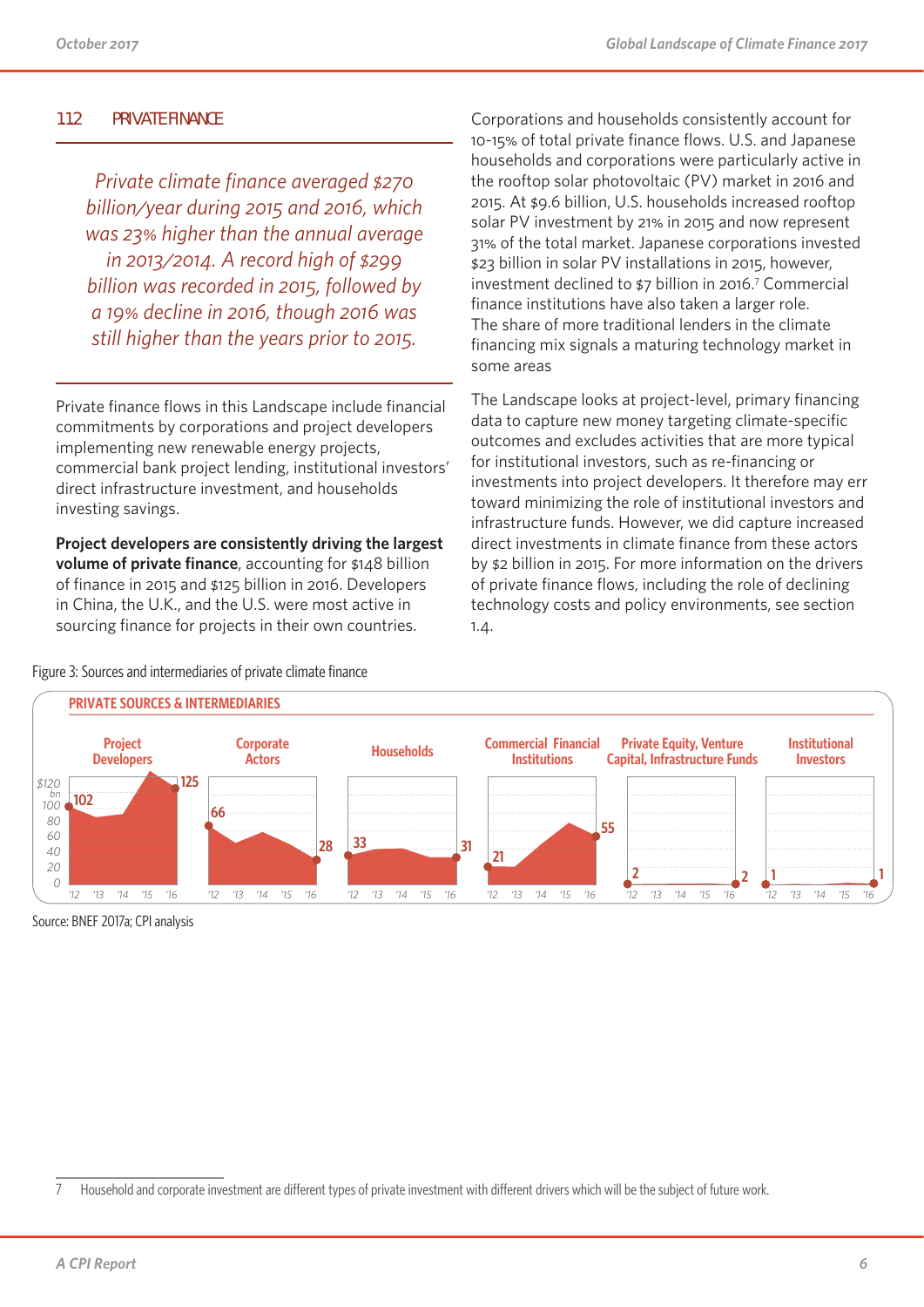### **Box 2 Mapping finance for energy access – where climate finance helps meet the Sustainable Development Goals**

Several Sustainable Development Goals relate to climate change, including #7 – ensuring universal clean energy access, #10 – making cities sustainable and resilient, and, of course, #13, combatting climate change. In an ideal setting, the volume and impacts of climate finance would be integrated with the tracking of progress towards the Sustainable Development Goals (SDGs).

The recently published report "Understanding the Landscape: Tracking Finance for Electricity and Clean Cooking Access in High-Impact Countries" (SE4All, 2017) conducted a similar tracking exercise to the *Global Landscape of Climate Finance* but with a narrower focus, tracking financial commitments for energy access as it relates to Sustainable Development Goal #7 in 20 developing countries whose populations suffered from the highest access deficits across 2013/2014. The study tracked all types of investment for energy access, including electricity generation through both fossil fuel and renewable technologies, electricity transmission and distribution, and clean cooking.

The study found that \$19.4 billion per year, on average, was committed to the electricity sector by public and private, international and domestic actors. This is far below the \$45 billion required annually to achieve universal electrification by 2030. Much of the finance focused on more expensive grid-based infrastructure, with only a small portion invested in decentralized renewable energy solutions, which can deliver basic modern energy services more quickly and at less cost to rural and hard to reach areas.

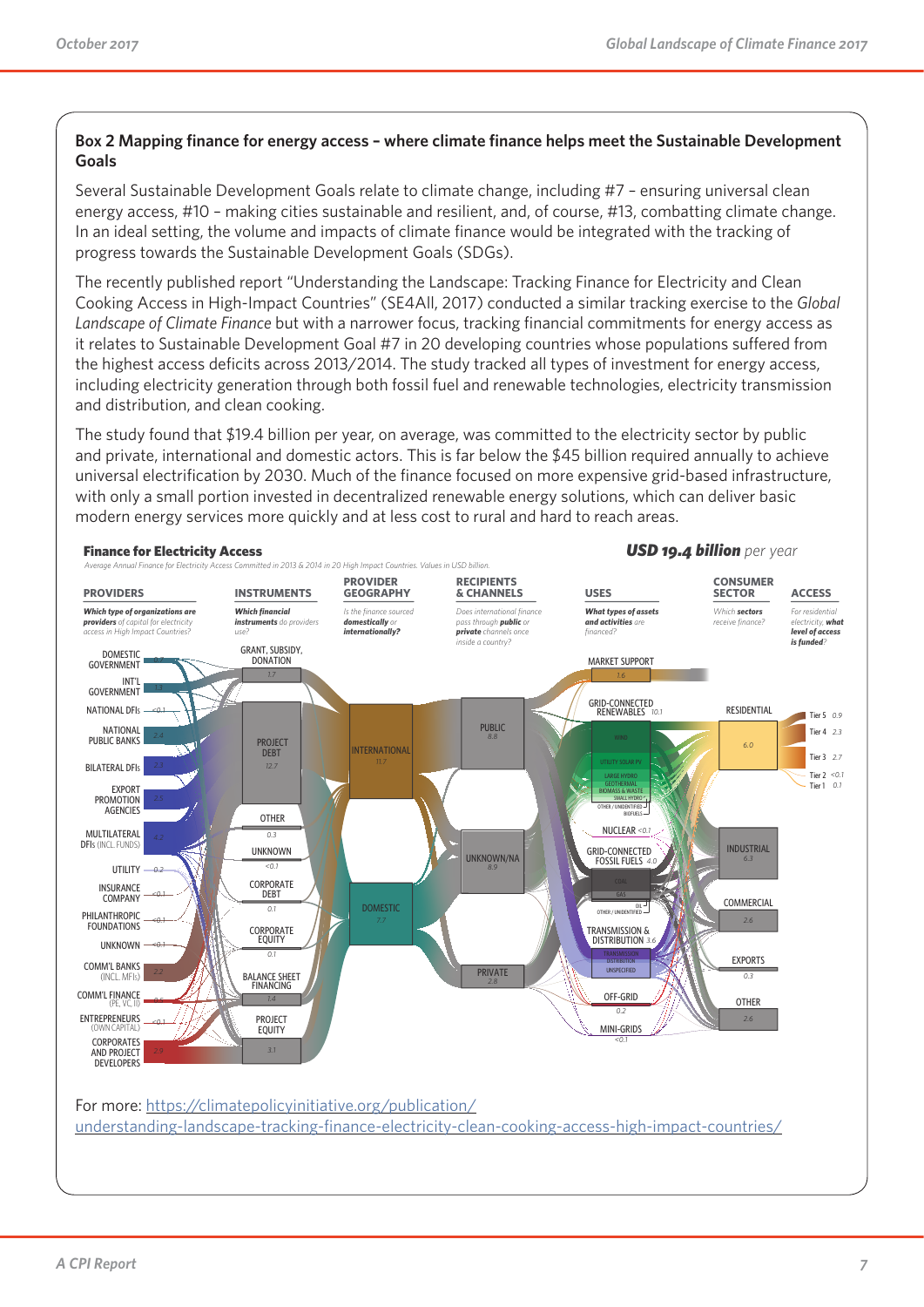### **1.2 Instruments**

*Market rate debt, through project or corporate finance, was the largest financial instrument used to channel climate finance, at an average of \$219 billion/year during 2015/2016, accounting for 54% of the total.* 

**Market-rate debt, at \$219 billion/year, on average, during 2015 and 2016, is the most important financial instrument used to channel climate finance flows.** Specifically, project finance debt, driven by project cash flows, comprises 35% of all flows. Balance sheet

debt, typically raised by corporate actors and project developers to finance new projects internally, accounts for 19% of the total across 2015 and 2016.

Figure 4: Breakdown of climate finance flows by instrument (\$bn)

Low-cost or concessional debt provided by public actors, such as climate funds and DFIs, accounted for 10% of flows across 2015 and 2016, reduced from 17% by comparison to 2013/2014 flows, where national DFIs were more active in financing projects.

Equity investments can take place through the balance sheet, or at the project level in which investments are paid back from project cash flows, with no-recourse or limited recourse to the project sponsors. Our analysis shows that equity investments through balance sheets comprise 22% of the total commitments in 2015/2016, whereas equity investments at the project level represent 9% of total commitments. These two types of equity investments constitute the next largest form of instrument, after debt, followed by grants at 3%.



### **Box 3 Landscape innovations for greater detail on climate finance flows**

The 2017 edition of the Landscape includes two methodological changes in order to offer greater clarity on climate finance flows. These include:

- Applying gearing ratio assumptions to balance sheet financing. Gearing ratios indicate the ratio of a project's level of long-term debt compared to the total capital. This methodology allows us to estimate total debt and equity flows for renewable energy projects, whereas previous editions of the Landscape identified balance sheet financing as the largest instrument without distinguishing between debt and equity for project investments. The gearing ratio assumptions applied in this Landscape account for technology and country-specific conditions. These new flows have been categorized as balance sheet debt and balance sheet equity to retain continuity with previous editions.
- Applying up-to-date technology investment costs to take full account of the fall in technology costs associated with renewables. For per MW installed investment costs, we have complemented existing estimates with a wider range of sources and controlled for country markets to better capture investments as they relate to impact (BNEF 2017b, IEA 2016a, IRENA 2016).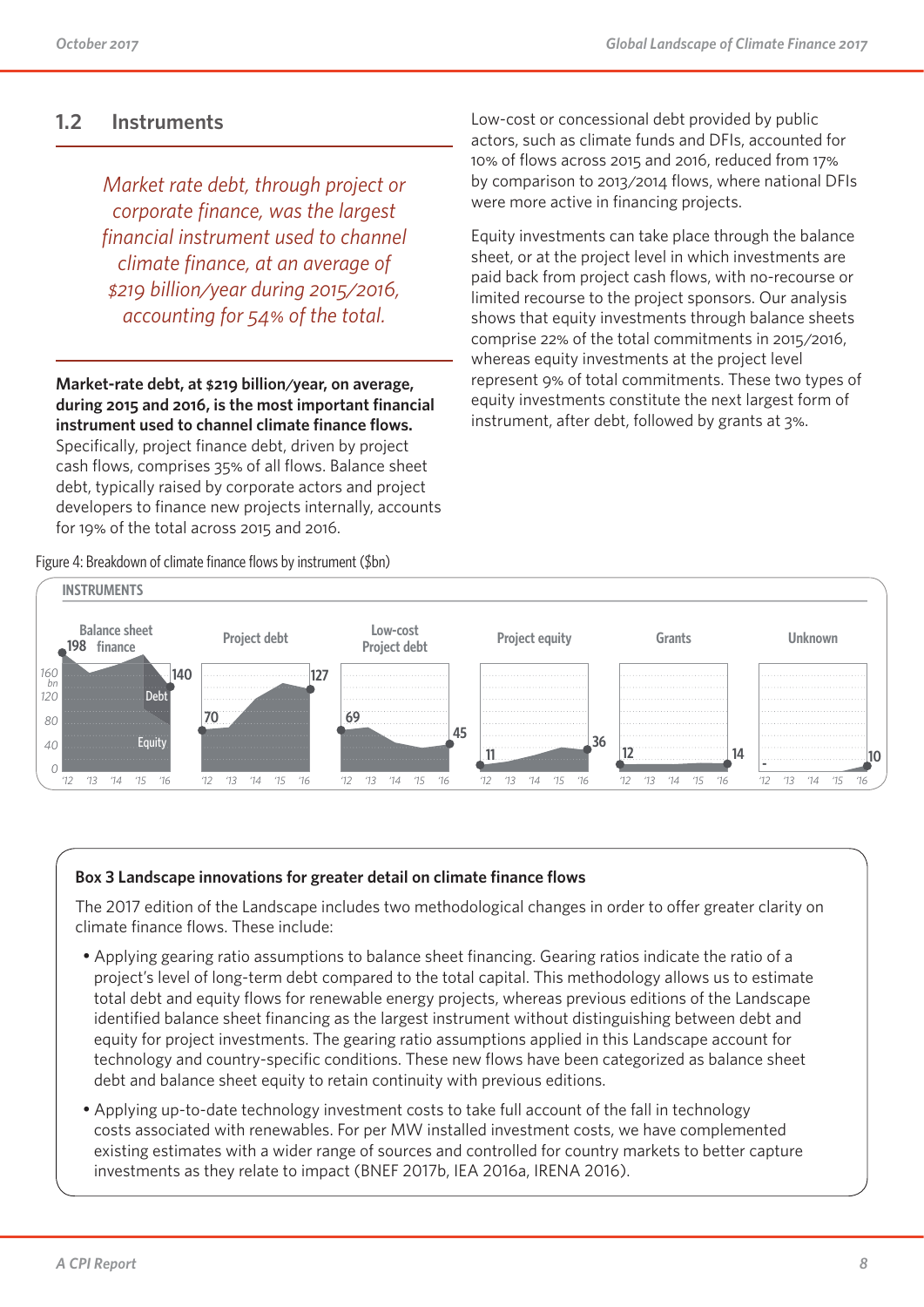### **1.3 Recipients**

Cataloguing the recipients of public climate finance assists in understanding if private capital is being mobilized over the long-term. During 2015 and 2016, an average of 13% of publicly sourced climate finance went to private sector entities, 1% to private sector NGOs or foundations, 2% to public-private entities, and 38% to other public entities such as UN agencies and DFIs. 46% of the public climate finance recipients remain untracked due to data limitations, an increase from 40% over 2013/2014, impeding further analysis.

While this initial view would indicate a more negative picture for whether public finance is effectively leveraging private investment, it is, however, important to note that guarantees and insurance instruments, key leveraging tools for channeling private capital, are not captured by the Landscape in order to avoid doublecounting. In fact, donor governments, agencies, and DFIs have reported a 37% increase between 2014 and 2015 in private climate finance mobilized through such instruments to \$7.2 billion (OECD 2017). Multilateral DFIs also report an increase in private sector mobilization between 2015 and 2016 from \$11 billion to \$15.6 billion (MDBs 2016, 2017).

### **Box 4: Data limitations and gaps**

In line with previous editions, the *Landscape 2017* includes primary investments into productive assets at the project level to capture new money targeting climate-specific outcomes, and seeks to capture a non-

double-counted estimate of financial flows. For this reason, finance provided through some financial instruments such as guarantees or insurance, green bonds, government revenue support schemes, and fiscal incentives, or investments in manufacturing or equipment sales, are not counted due to the potential for double-counting against project investments costs. Although, in the case of subsidies, in many countries such costs do reflect a non-double-counted estimate, there are significant data limitations to measuring this component.

However, the *Landscape 2017* does not capture potentially greater flows due to data limitations as illustrated in figure 5, in particular:

- Domestic public climate finance from governments. While coverage from national development banks is comprehensive, public budgets dedicated to domestic climate action, in particular domestic public procurement or infrastructure investment and government shares in state-owned enterprises investments has data limitations.
- Private investments in energy efficiency, transport, land use, and adaptation.<sup>1</sup>

Future editions will explore the potential to expand coverage to these areas. Please see the methodology document for more information.

Figure 5: Accounting gaps in tracking climate finance



<sup>1</sup> IEA (2017) estimates \$231 billion in energy efficiency investments in 2016 through sales of appliances and building investments, however is not comparable to project level investment.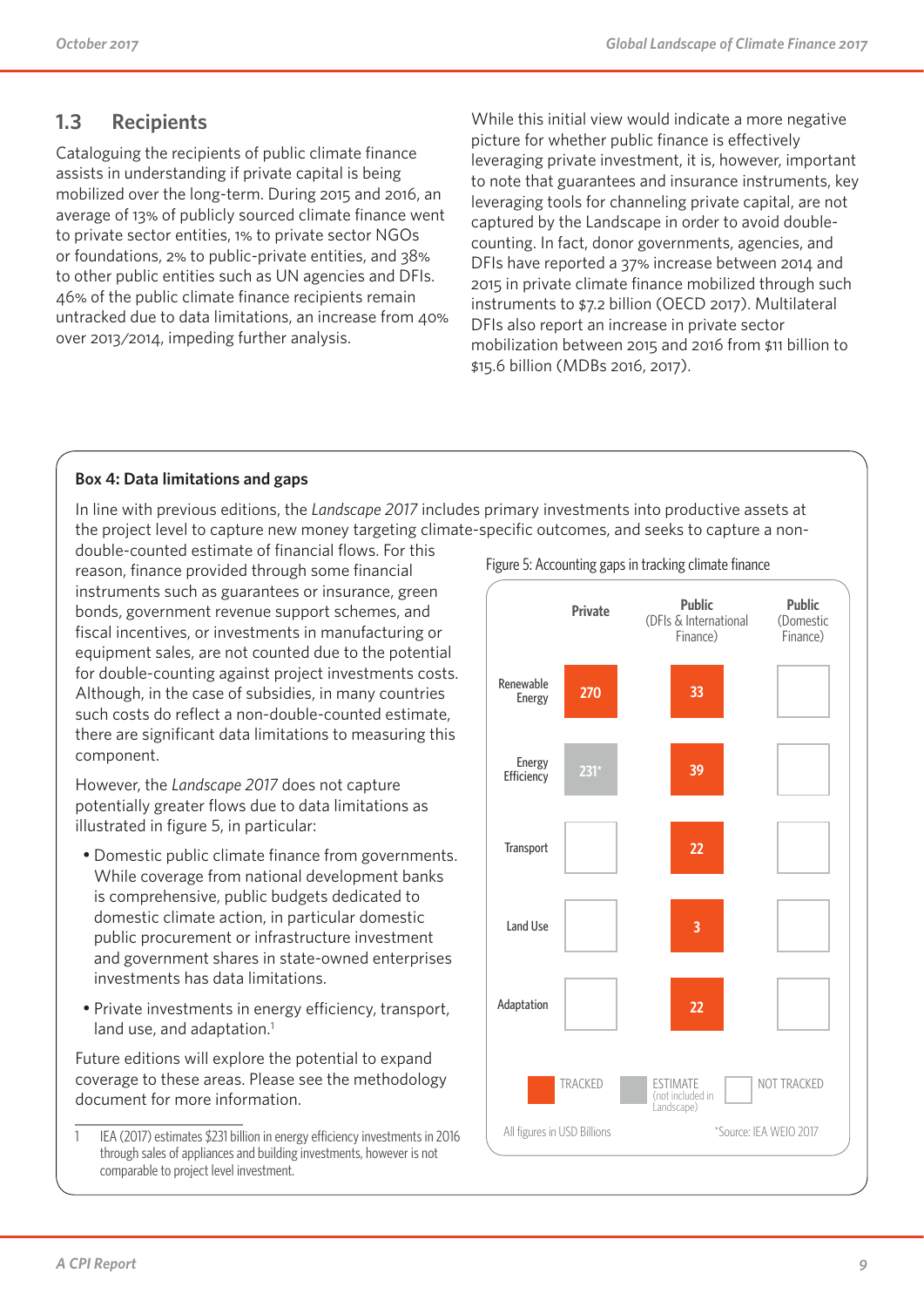### **1.4 Sectors**

In sectors, we first look at investments aimed at helping the world mitigate climate change, including renewable energy and energy efficiency, before turning to investments aimed at helping communities adapt to the effects of climate change.

### **1.4.1 MITIGATION**

**Mitigation activities accounted for an average of 93% of climate finance between 2015 and 2016. Of that investment, 74% was for renewable energy generation.** However, this high ratio of renewable energy to other sectors is likely a reflection of the relative lack of private finance data disclosure on new investments in energy efficiency and other mitigation-relevant sectors.

*Investment in renewable energy reached a record high in 2015. This was a result of greater deployment, particularly in China, the US, and Japan.*

**In 2015, total renewable energy investment increased by 25% from its 2014 level, driven by an increase in capacity additions. Capacity additions and investment in renewable energy were particularly high in China**, where the private sector invested over \$60 billion in solar power and \$48 billion in wind power, followed by the U.S. with \$27 billion in solar power and \$15 billion in wind power. Japan also showed strong growth in solar, with \$31 billion tracked. Significant global capacity additions meant that investment tracked in 2015 increased despite the falling costs of solar and wind power (see figure 6).

In 2016, average renewable energy technology costs continued to decrease, with the dollar-per-megawatt (\$/MW) cost for solar and wind projects falling by around 10% from the previous year. However, capacity additions in 2016 were lower than 2015, especially due to a slowdown in China, which accounted for half of worldwide capacity additions in the year 2016. This China slowdown was driven by abnormally high spending in 2015 as developers sought to complete projects ahead of a reduction in the China feed-intariff (REN, 2017) and as grids prioritized integration of existing capacity instead of new builds to solve congestion issues. (FS-UNEP, 2017).

Overall, the lower 2016 deployment, combined with the



Figure 6: Global cumulative solar PV and wind installed capacity and levelized solar and onshore wind electricity costs

Sources: Cumulative installed capacity figures see REN21, 2017. LCOE figures see IRENA, 2015; IRENA, 2013; World Energy Council, 2016a; World Energy Council, 2016b; REN 21, 2017.Levelized cost figures are used for onshore wind only as the majority of installed wind capacity globally is composed of onshore installation.

impact of lower technology costs, resulted in a decrease in total investment in 2016 from 2015 levels.

**Interestingly, for both 2015 and 2016, private investment in renewable electricity generation exceeded new fossil-fuel power generation investment by over 100%.** According to the IEA's World Energy Investment report (2017a), total investment in fossil fuel power generation (not counting extraction) stood at \$118 billion in 2016, and was composed of:

- \$80 billion of coal-fired power investment (around 80GW of capacity)
- \$34 billion of gas-fired power investment (around 40GW of capacity)
- \$4 billion of oil-fired power investment (installed capacity not disclosed)

By contrast, total investment in renewable electricity tracked in the *Landscape 2017* exceeded the IEA's estimates of investment in fossil-fuel power in 2016, commanding \$242 billion (solar power accounted for \$133 billion (52 GW) and wind power \$103 billion (61 GW)). The story in 2015 was similar with renewable power accounting for \$299 billion to fossil fuel power's \$111 billion.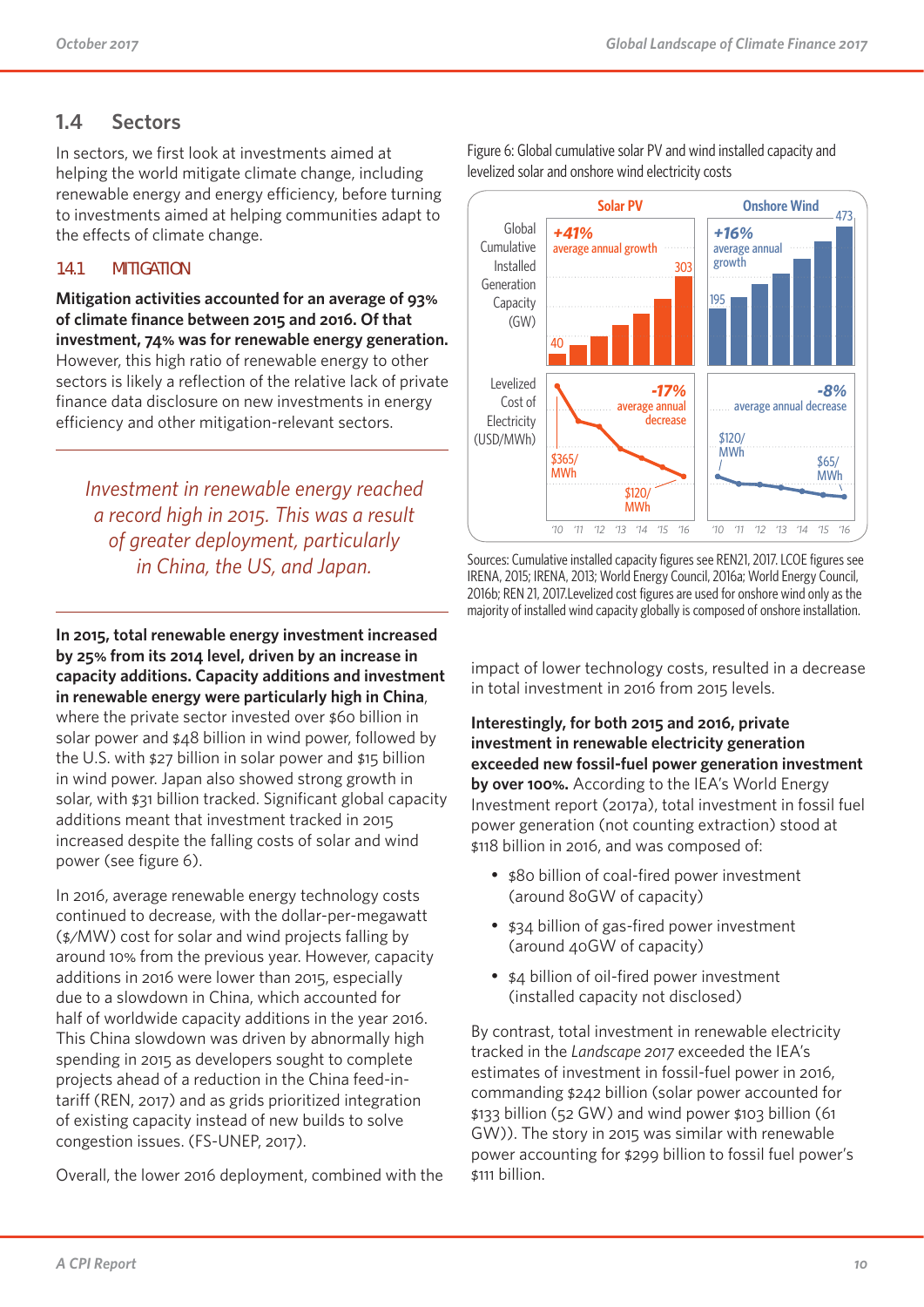Figure 7: Comparison of private investment in renewable energy and fossil fuel power generation



Notes: upstream and downstream oil and gas investment is excluded from the chart given that a proportion of this expenditure relates to end uses other than electricity such as petrochemicals and heating; the proportion relating only to power generation was not available. A proportion of coal mining investment relates to mining metallurgical coal however the majority is likely to relate to coal used in power generation. Figures for renewable energy are based on CPI analysis. All other chart figures are based on the World Energy Investment 2016 (IEA, 2016) and World Energy Investment 2017 (IEA, 2017a) reports.

The picture becomes less clear when investment in oil, gas, and coal extraction is included; although total fossil fuel investment in 2016 fell 18%, driven in part by lower upstream costs, the figure still stood at \$825 billion.<sup>8</sup> While this figure eclipses total renewable energy investment, a proportion of oil and gas related spending ultimately relates to non-energy uses such as medicines, lubricants, and plastics. <sup>9</sup>

*While renewable energy deployment and investment are strong, investment in other sectors are lagging far behind what's needed to reach climate goals. Still, public investment in energy efficiency outpaced renewable energy for the first time in 2015/2016.*

Investment in wind and solar is currently on track to meet 2°C deployment pathways (IEA 2017c).10

However, the vast majority of other energy sector technologies in electricity, transport, and buildings, as well as global natural resource and adaptation investments remain underfunded according to the IEA scenarios.

**Energy efficiency is now the priority focus of public investment in mitigation.** Of public finance directed to the mitigation sector, energy efficiency has overtaken renewable energy as the major focus of investment. This suggests that the public sector is shifting to a critical role in overcoming hurdles to realize the significant potential of energy efficiency. The sector received \$39 billion, on average, over 2015 and 2016, with its share increasing from 24% during the 2013/2014 period to 35% for the 2015/2016 period. Sustainable transport also saw an increase in average annual investment from \$19 billion from 2013/2014 to \$22 billion from 2015/2016. Public spending on renewable energy, on the other hand, decreased by \$11 billion on average and nine percentage points

from 2013/2014 to 2015/2016, while private investment for renewables increased, suggesting that renewable energy is becoming a commercial investment choice in more markets.

Figure 8: Average annual public finance investment in mitigation 2015/2016, most notable sectors



Source: OECD 2017, ODI 2017, CPI analysis

<sup>8</sup> Upstream and downstream investment, and any electricity-generating investment.

<sup>9</sup> In 2015 approximately 85% of oil demand was used for transportation and other energy uses, with the balance in non-energy uses. (IEA, 2017b).

<sup>10</sup> Calculation using IEA 2-degree scenario goals in 2025 and cumulative installed capacity in 2015 shows that around 45 GW of solar and 62 GW of onshore wind installation per year over the period of 2015-2025 would be required for deployment of these technologies to remain consistent with a 50% chance of limiting global temperature increase to 2 degrees. (IEA 2016b, 2017a, 2017b).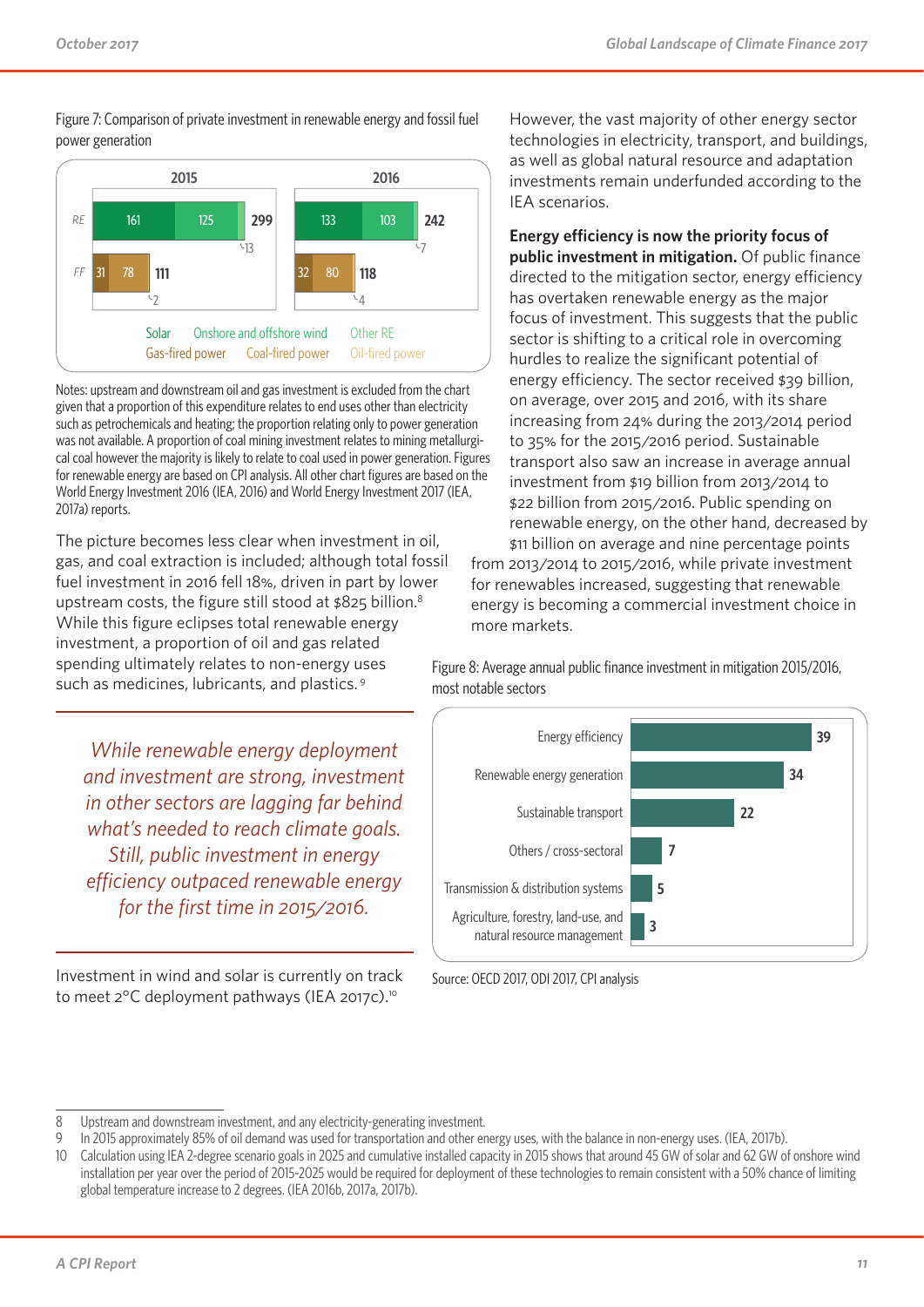### **1.4.2 ADAPTATION**

*Adaptation flows as a proportion of public climate finance decreased from 18% during 2013/2014 to 16% during 2015/2016, largely due to methodological changes in climate finance reporting in the national DFI category. Multilateral DFIs have increased adaptation finance by 29%.*

Preliminary estimates on finance flowing to adaptation show that this area has received a smaller share of public climate finance from 18%, on average, from 2013/2014 to 16% from 2015/2016. While multilateral have increased adaptation commitments by approximately 29%, national DFIs have seen a fall of 50%, although the latter is due largely to changes to how institutions are reporting on adaptation finance. Better metrics and more harmonized understanding External method and more narrowing and creationaling accuracy in tracking adaptation finance flows.

**Of the adaptation sectors, water and wastewater management captured 51% of public finance, on**  average, during 2015/2016, which was down from 57% in 2013/2014. Land use adaptation in the form of agriculture and forest management has increased from 11% in 2013/2014 to 19% of adaptation finance

in 2015/2106. Other disaster risk management interventions such as early-warning and rapid response systems have increase from 7% in 2013/2014 to 11% in 2015/2016, or \$1.9 to \$2.4 billion/year on average.

Such investments will become more valuable to reduce the impacts of climate change over time. For example, the recent hurricanes in the U.S., Harvey and Irma, have estimated costs of \$290 billion in economic damages.



Figure 10: Average annual public investment in adaptation 2015/2016, most notable sectors)



### **Box 5 Landscape innovations for greening existing flows in Cote d'Ivoire**

CPI's Landscape analyses throughout the years have provided a baseline to track domestic and international public finance contributing to country climate commitments and strategies. In 2016, analysis carried out for the government of Côte d'Ivoire identifies the nature and volume of domestic and international public finance contributing to limiting deforestation and encouraging sustainable land use in 2015. By looking at finance

flowing into relevant sectors (known as "grey finance") like agriculture, forestry, energy, and mining, the report identified opportunities to "green" the finance already in place so that it can also support the National REDD+ Strategy. CPI identified the potential to increase finance aligned with the National REDD+ Strategy by over five times to \$169 million just by greening existing finance. Additionally, new sources of finance can be raised through fiscal measures, incentives for local governments, and a dedicated National REDD+ Fund.

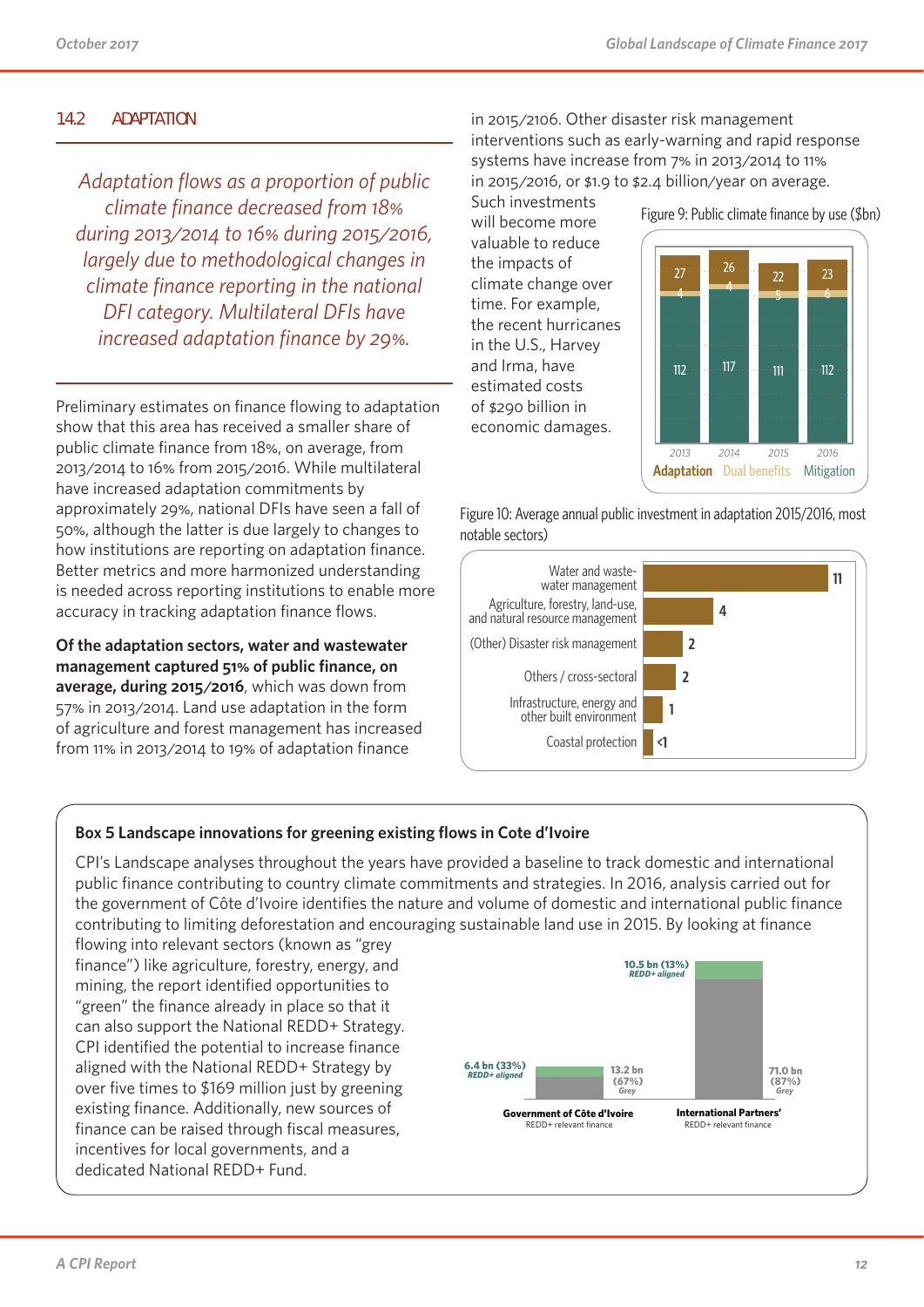### **1.5 Geographic Flows**

### *Over 2015/2016, 79% of finance was raised domestically, an increase from 74% over 2013/2014.*

Over 2015/2016, an annual average of \$324 billion, or 79% of the finance, stayed within the country of origin. This trend of strong domestic investment preference is a continuation from 2014 where 74% of the investments

Figure 11 Domestic and international flows by source, 2014-2016 (\$bn)







were domestic. As in previous Landscapes, this reveals the strong domestic preference of investors where country risks are well understood. It also highlights how effective domestic policy targeting investor risks may unlock investment at scale.

While global climate finance flows are dominated by domestic investments in high or middle-income countries, developing countries rely relatively more on international capital in sourcing climate finance.

We estimate that 12% of total flows or \$48 billion/year flowed from OECD to non-OECD countries on average during 2015/2016.11 This represents an increase from 2013/2014 from 11%.12 Non-OECD countries are not just recipients of international flows. We tracked \$3 billion/year on average of climate finance flowing from non-OECD to OECD countries and \$8 billion of flows between different developing countries.

In non-OECD regions, East Asia and Pacific remains the largest destination for climate finance with \$132 billion/year, or 32% on average for 2015/2016. This was a marked increase of 24% from the 2013/2014 period. South Asian flows saw the largest rise by 48% over the time frame to now reach \$22 billion. In OECD countries, Western Europe and the Americas saw increases of 11% and 28% to \$107 billion and \$52 billion respectively. Flows across Sub-Saharan Africa, Latin America, and the Caribbean remained static, while Japan, Korea, and Israel saw a decrease of 29% to \$26 billion.

Figure 13: Average annual climate finance breakdown by region of destination 2015/2016



- 11 OECD countries are those countries who are members of the Organisation for Economic Co-operation and Development, including a few countries listed as Non-Annex I Parties to the UNCCC (http://unfccc.int/parties\_and\_observers/parties/non\_annex\_i/items/2833.php) (Chile, Mexico, Korea, Israel, San Marino).
- 12 Note that we have slightly adjusted our methodology, recognizing information gaps hinder a proper understanding of international private investments. For this and other reasons, as per previous Landscape reports, the figures identified in the *Landscape 2017* should not be confused with amounts that may count towards the \$100 billion per year developed countries committed to mobilize to assist developing countries.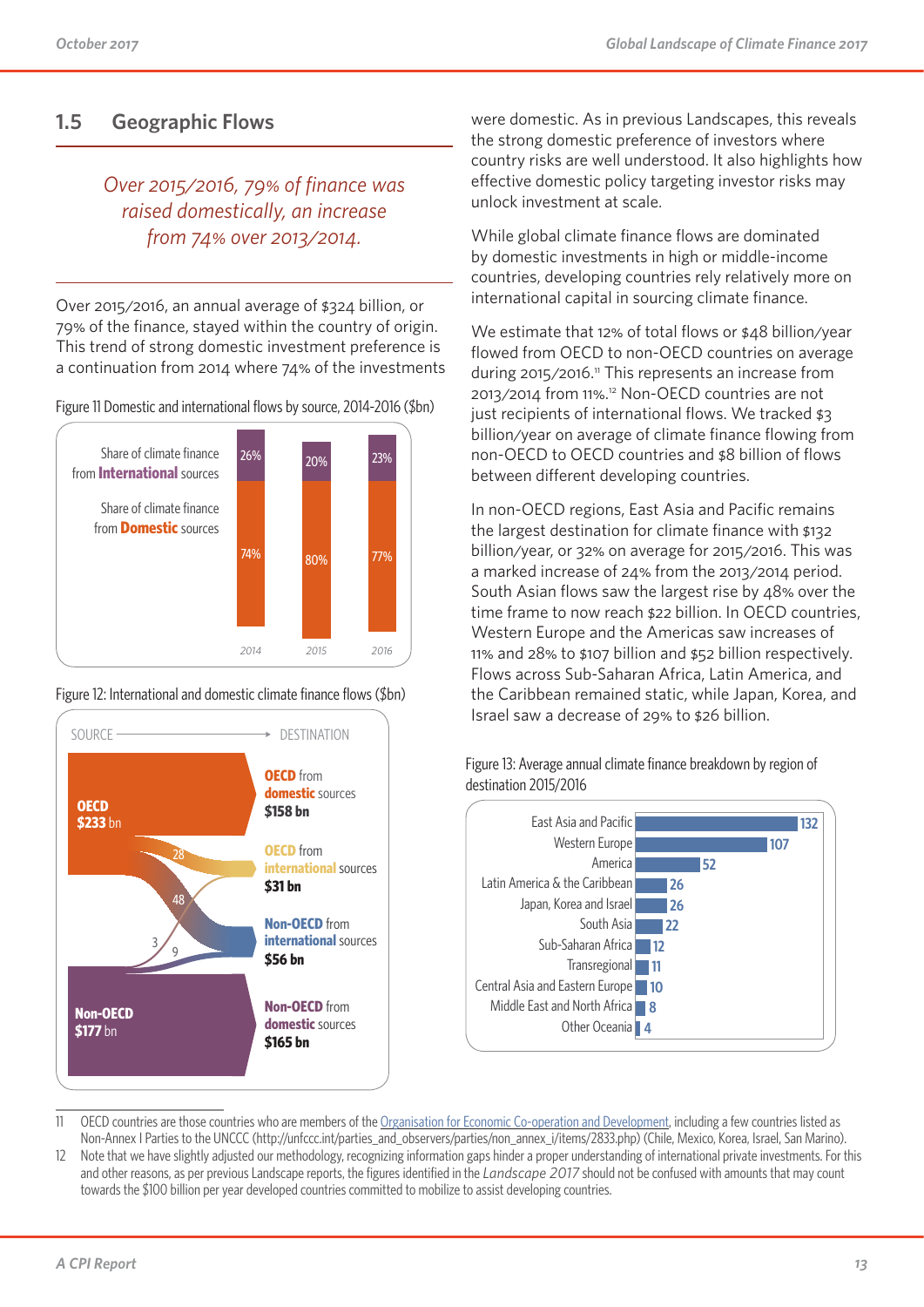### **1.6 Outlook on Scaling Up Climate Finance**

Looking forward, the prospect for increased climate finance faces some significant headwinds:

- Although, the overall decline of climate finance in 2016 is partially explained by continued falling costs in competitive renewable technologies, it was also driven by a slowdown in new projects.
- Overall, despite investments in onshore wind and solar PV being on track, renewable energy remains just one part of one economic sector. Investment in other sectors continues below the estimated 2°C investment needs (IEA 2016b). Adaptation finance in particular remains well below stated aims to balance mitigation and adaptation finance, notwithstanding increases in funding from multilateral DFIs.
- The planned U.S. withdrawal from the Paris Agreement points to a fall of \$2 billion, or 20% of pledged finance to the Green Climate Fund that would have otherwise deployed much needed grants, equity, concessional loans, and risk mitigation instruments to scale up private finance. It remains to be seen if levels of climate finance from U.S. federal agencies, \$2 billion on average each year, may also decrease due to the withdrawal.

Yet, the data in *Landscape 2017*, and particularly the five-year trends, show that the longer-term tendency of climate finance is pointing in the right direction. China, for example, accounts for a large portion of the slowdown in new renewable energy projects, however, it is expected to meet its national targets. In the U.S., continued engagement of private investors such as households and corporates in renewables remains constant. In public finance, governments have maintained absolute flows while multilateral DFIs, as a category, have increased commitments in line with their 2020 targets.

Additionally, there are several trends that together may have a positive effect on mobilizing climate finance flows to the scale required in order to stay within a 2°C pathway. We discuss four such trends in the following sections.

### **1.6.1 GOVERNMENTS RESPONDING TO NEEDS FOR LONG-TERM TRANSITION**

Article 2.1c of the Paris Agreement includes a long-term goal to "make finance flows consistent with a pathway towards low greenhouse gas emissions and climateresilient development." The articulation of a longterm and systematic finance goal in an international agreement can bring focus to efforts to engage financial system actors through the UNFCCC and other forums (see 1.6.2). However, it may also ensure that domestic governmental spending, as a whole, is consistent with 2°C pathways. As signatories of the Paris Agreement, governments should consider how to report on the consistency of their investments in the context of detailing Nationally Determined Contributions (NDCs), as well as assessing collective progress in the Facilitative Dialogue under the UN process in 2018.

Efforts to improve the tracking of domestic public finance on both sides of the balance sheet, new investment and revenue support policies offered by governments as they implement their NDCs, as well as stronger policy frameworks that signal less risk to private investors together will have an overarching impact on improving the effectiveness of domestic government spending.

### **1.6.2 FINANCIAL SYSTEM ACTION**

A number of initiatives continue to engage broader capital markets, the financial system, and large corporations to align with low-carbon and climateresilient development. Tools, investment criteria, and frameworks to help private investors deduce what constitutes as low-carbon and climate-resilient investments are becoming more commonplace. These initiatives include the following:

- 300 corporations have committed to set science-based targets on their emissions profile in line with 2-degree scenarios, to assist investors in assessing their low-carbon commitments.13
- The Task Force on Climate-related Financial Disclosure) established by the Financial Stability Board launched its final report in June 2017, emphasizing the need for investors and asset managers to implement scenario analysis in evaluating the physical and transition risks to climate change, as well as opportunities to create investor value over the long-term.14

14 See TCFD website: https://www.fsb-tcfd.org/

<sup>13</sup> See Science Based Targets website: http://sciencebasedtargets.org/2017/09/18/more-than-300-to-set-science-based-targets/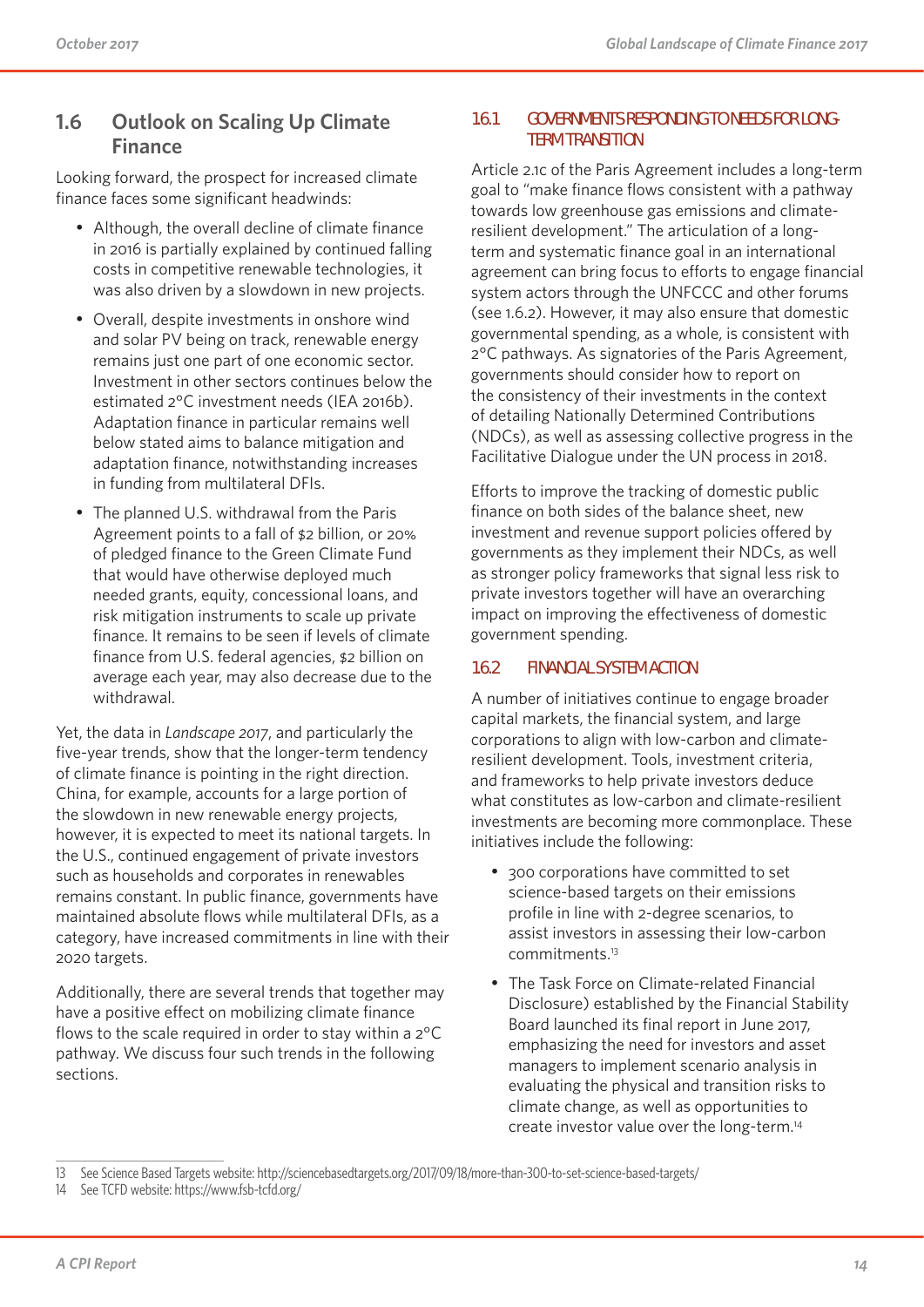• The implementation of article 173, requiring reporting on portfolio alignment with lowcarbon transitions, for French-based investors underscores the potential for more active regulatory environments governing asset allocation by investors.<sup>15</sup>

The overall engagement and commitment to reporting and target-setting of corporations and private investors, particularly institutional investors, is a positive signal for financial system action. Later this year, CPI will launch a report exploring methods to track the interlinkage of these actions with increases in climate finance flows across the financial system.16

### **1.6.3 GREENING EXISTING PUBLIC FLOWS AND REDIRECTING POTENTIALLY STRANDED CAPITAL**

Since 2011, efforts by public finance institutions have contributed to greater transparency and clarity on climate finance flows.17 Efforts to build on progress include accounting for low-carbon transition investments against a direct carbon footprinting approach, as well as efforts to mainstream climate resilience into public investment decisions and tracking associated impact metrics. The development of these new metrics will support broader assessments of how green existing public flows are, as well as whether or not flows are directed to potentially wasted or stranded projects, like for fossil fuel energy or other high-carbon uses. For example, CPI's work on integrated energy productivity illustrates a potential of integrating project level indicators into project design to increase overall environmental and social productivity of investments that assist climate and development needs.

Still, there is more work to do in aligning public finance investments with low-carbon and climate-resilience needs. This is particularly relevant in the context of both the Paris Agreement and the Sustainable Development Goals. Specific areas for improvement are:

• Climate resilience. With regards to climate resilience, sectors like water supply, agriculture, and general infrastructure all have significant capacity to adapt to climate impacts, and therefore require a greater focus to ensure that climate resilience is integrated into public investments.

- Channeling finance from high-carbon activities. High-carbon investments not only detract from low-carbon efforts, but may eventually be stranded (or "wasted") as projects lose value in a low-carbon economy. In the U.S., Europe, and Australia, for example, investments in existing high-carbon assets have already been devalued. Public finance in high-carbon activities, particularly from multilateral institutions, has therefore received significant attention.18
- At the national DFI level. While multilateral and bilateral DFIs have made some progress on greening existing finance, national DFIs may be the next frontier. A number of multilateral and bilateral DFIs engage and channel finance through national level counterparts in developing countries. The prospect of green banking initiatives supported by public and private investors may assist national DFIs experiencing reduced investments due to economic volatility, as well as potentially highlighting wasted expenditure and increasing overall climate finance by national DFIs and commercial banks.

### **1.6.4 GROWTH IN BLENDED FINANCE VEHICLES TO ATTRACT INSTITUTIONAL INVESTMENT**

While this Landscape tracks new and primary investments into projects, it does not capture refinancing, acquisitions, or public offerings. As a result, large institutional investors and asset managers who operate primarily in secondary markets make up less than 1% of the total finance captured in the Landscape (typically, as equity investors invest in renewable energy projects with government support). However, analysis of submissions for the *Global Innovation Lab for Climate Finance* (the Lab)19,a public-private collaboration where ideas for new climate finance instruments are identified, analyzed, and stress-tested to scale up private investment, reveal that the most targeted source of private finance for new instruments are institutional investors.

There are several initiatives, including the Lab, that work to tailor investment opportunities to these investors, and/or work to equip them with the tools needed to understand these investment opportunities, with a

18 See Christianson et al (2017), Bodnar et al (2017). Gerasimchuk et al (2017)

<sup>15</sup> See news report: https://www.ipe.com/countries/france/france-aims-high-with-first-ever-investor-climate-reporting-law/10011722.fullarticle

<sup>16</sup> CPI, forthcoming, Supporting the Momentum of Paris: A Systems Approach to Accelerating Climate Finance.

<sup>17</sup> See the joint MDB reports on climate finance and the International Development Finance Club (IDFC) Green Finance Mapping Report.

<sup>19</sup> For more information see https://www.climatefinancelab.org/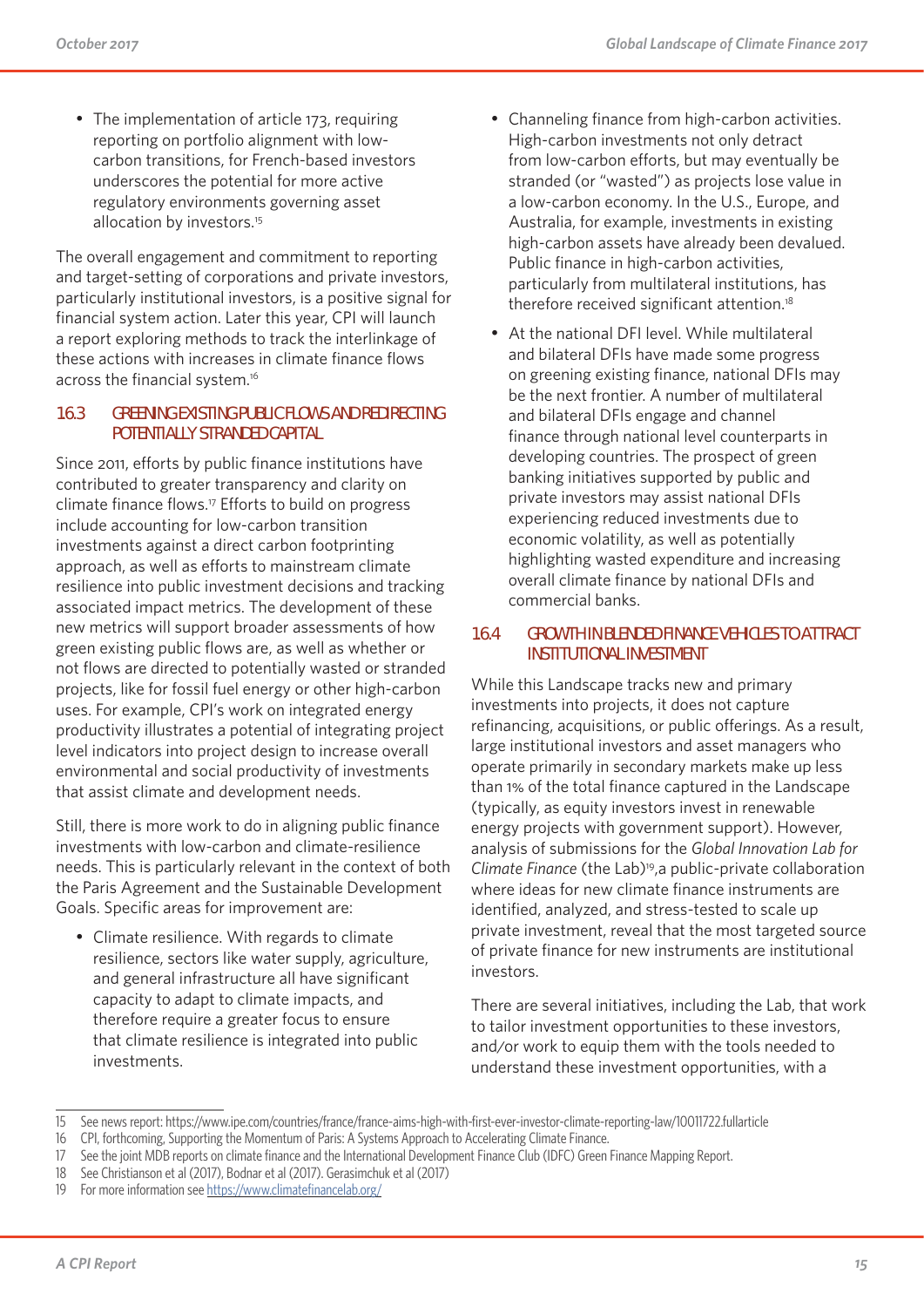focus on opportunities in energy efficiency, water, land use, insurance, and adaptation sectors, specifically. Most of these opportunities, however, still require some public finance – in other words, they are blended finance vehicles – a point that underscores the continued demand for public risk-taking capital or co-financing.

### **1.6.5 THE OTHER NEXT STEP: IMPROVING TRACKING AND DATA COVERAGE**

While each of the efforts listed in the previous sections is important to increasing the scale of climate finance, greater coverage and depth of climate finance tracking can provide the necessary evidence to target climate finance most effectively.

**Expanding data coverage and tracking of climate finance flows will assist in capturing how finance is enabling a low-carbon and climate-resilient transition, providing decision makers with better evidence to frame policy and target finance more effectively in line with global goals.** In particular:

• Further methodological work is needed to better cover all climate-related investments in primary assets, particularly energy efficiency, transport, land use, and adaptation as well as by domestic public actors.

- Efforts by governments, development finance actors, and engaged private investors on improving climate finance definitions in the use of tracking metrics and how they may relate to green finance and the Sustainable Development Goals offer the potential to greatly expand reporting and flow data.
- In addition, highlighting the potential of managing the financial risks of climate change in reallocating finance from high-carbon to low-carbon assets can further deepen the knowledge of where the capital needed to fill the investment gap may come from.
- Finally, detailed analysis on the relationship between primary and secondary financial markets, specifically project finance and capital markets, is needed to understand how pools of capital flow into new, additional investments.

CPI remains committed to improving the understanding and transparency of the global climate finance landscape by continuing a work program in these areas. By shedding light on the intersection between public policy, finance, and private investment, this work aims to help decision makers optimize the use of their resources in support of a low-carbon, climate-resilient global economy.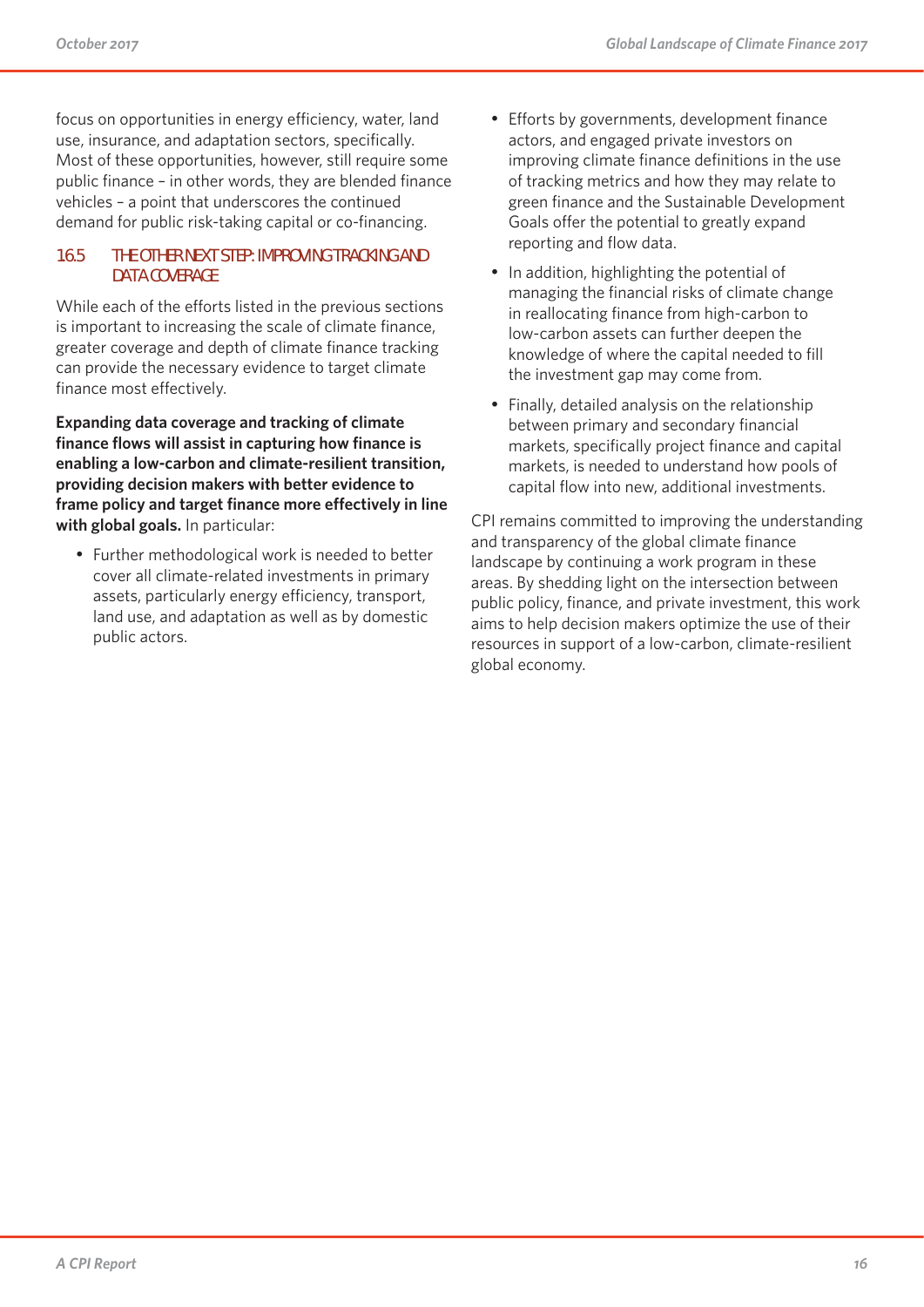### **References**

- Bloomberg New Energy Finance (BNEFa). 2017. "Projects and assets database: Renewable energy projects and asset finance [Internet]"; [cited July 11 2017].
- Bloomberg New Energy Finance (BNEFb). 2017, "Lithium-ion Battery Costs: Squeezed Margins and New Business Models". At: https://about.bnef. com/blog/lithium-ion-battery-costs-squeezedmargins-new-business-models/
- Bodnar, P., Ott, C., Thwaites, J., De Marez, L., Kretschmer, B. 2017. "Net Climate Finance – reconciling the clean and dirty sides of the finance ledger." Rocky Mountain Institute, Colorado. At: https://www.rmi.org/wp-content/ uploads/2017/07/RMI\_Net\_Climate\_Finance Discussion\_Paper\_2017-1.pdf
- Buchner, B., Trabacchi, C., Mazza, F., Abramskiehn, D., and Wang, D. 2015. "Global Landscape of Climate Finance 2015". Venice, Italy. At: https://climatepolicyinitiative.org/wp-content/ uploads/2015/11/Global-Landscape-of-Climate-Finance-2015.pdf
- Christianson, G., A. Lee, G. Larsen, A. Green. 2017. "Financing the Energy Transition: Whether World Bank, IFC, and ADB Energy Supply Investments Are Supporting a Low-carbon, Sustainable Future." Working Paper. Washington, DC: World Resources Institute. Available online at: http://www.wri.org/ publication/financing-the-energytransition
- Critchley, A. 2017. "Does merchant solar have a future in Latam?", Solarplaza. At: https://www.samlatam. com/news-content/2017/8/18/does-merchantsolar-have-a-future-in-latam).
- Energy Information Administration (EIA) 2017. "California wholesale electricity prices are higher at the beginning and end of the day". At: https:// www.eia.gov/todayinenergy/detail.php?id=32172
- European Wind Energy Association (EWEA) 2015. "The European offshore wind industry – key trends and statistics 2015". At: https://www.ewea.org/ fileadmin/files/library/publications/statistics/ EWEA-European-Offshore-Statistics-2015.pdf
- EY. 2015. "Renewable energy country attractiveness index". At: http://www.ey.com/Publication/ vwLUAssets/RECAI-45-September-15-LR/\$FILE/ RECAI 45 Sept 15 LR.pdf
- Fu, R., Chung, D. Lowder, T. Feldman, D., Ardani, K. and Margolis, R. 2016. "U.S. Solar Photovoltaic System Cost Benchmark: Q1 2016". At: https://www.nrel. gov/docs/fy16osti/66532.pdf
- Gerasimchuk, I., Bassi, A., Domingues Ordonez, C., Doukas, A., Merrill, L., Whitley, S. 2017. "Zombie Energy: climate benefits of ending subsidies to fossil fuel production." International Institute for Sustainable Development. Available at: http:// www.iisd.org/sites/default/files/publications/ zombie-energy-climate-benefits-ending-subsidiesfossil-fuel-production.pdf
- Harrabin, R. 2016. "China embarked on wind power frenzy, says IEA", BBC News. At: http://www.bbc.co.uk/news/ science-environment-37409069?utm\_ source=Daily+Carbon+Briefing&utm\_ campaign=047f316495-cb\_daily&utm\_ medium=email&utm\_term=0\_876aab4fd7- 047f316495-303473869
- Frankfurt School-UNEP Centre/BNEF. 2017. "Global trends in renewable energy investment 2017", Frankfurt, Germany. At: http://fs-unep-centre.org/ sites/default/files/attachments/gtr\_2017\_-\_key\_ findings.pdf
- International Energy Agency (IEA). 2016a. "World Energy Investment 2016". Paris, France. At: https:// www.iea.org/publications/freepublications/ publication/world-energy-investment-2016.html
- International Energy Agency (IEA). 2016b. "Energy Technology Perspectives 2016" Paris, France.
- International Energy Agency (IEA). 2017a. "World Energy Investment 2017". Paris, France. At: http:// www.iea.org/bookshop/759-World\_Energy\_ Investment\_2017
- International Energy Agency (IEA). 2017b. "Key World Energy Statistics". Paris, France. At: https://www. iea.org/publications/freepublications/publication/ KeyWorld2017.pdf
- International Energy Agency (IEA). 2017c. "Tracking Clean Energy Progress 2017". Paris, France. At: https://www.iea.org/publications/ freepublications/publication/tracking-cleanenergy-progress-2017.html